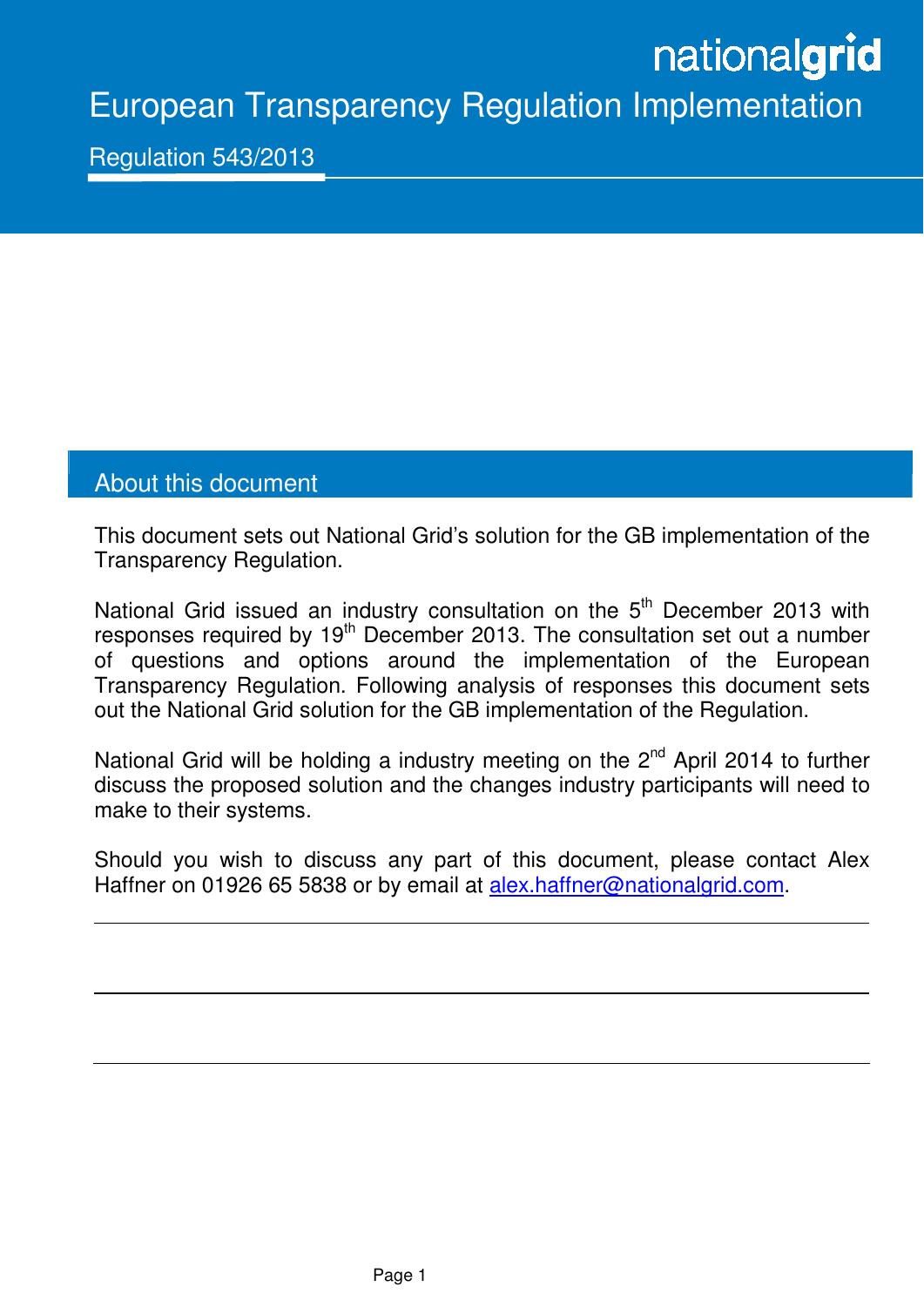# **Contents**

| $\mathbf 1$    |  |
|----------------|--|
| 2 <sup>1</sup> |  |
| $\mathbf{3}$   |  |
| $\overline{4}$ |  |
|                |  |
|                |  |
|                |  |
|                |  |
|                |  |
|                |  |
|                |  |



**Any Questions?**  Contact: **Alex Haffner**  Document Coordinator

20 **alex.haffner@national grid.com**

**01926 65 5838** 

# **Document Control**

| <b>Version</b> | <b>Date</b>  | <b>Author</b> | <b>Change Reference</b> |
|----------------|--------------|---------------|-------------------------|
| 1.0            | 7 March 2014 | National      | Issued to industry      |
|                |              | Grid          |                         |
|                |              |               |                         |
|                |              |               |                         |
|                |              |               |                         |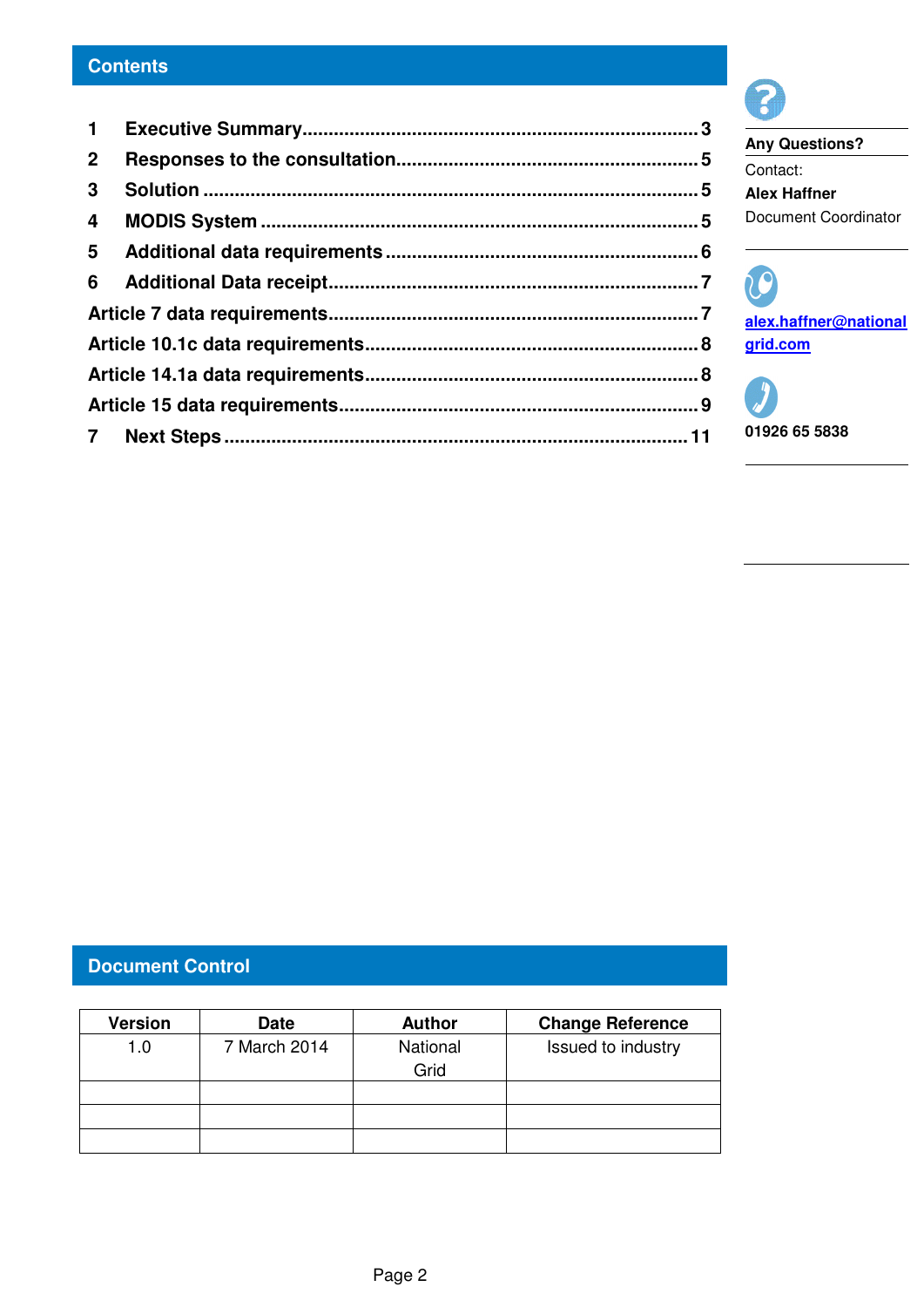# **1 Executive Summary**

- 1.1 The European Transparency Regulation (ETR) came into force on 4th July 2013 and has an implementation date of 4th January 2015. The Regulation sets out a requirement for the publication of a common set of data relating to the generation, transportation and consumption of electricity in GB. It places an obligation on primary owners of this data to submit information to National Grid as SO for onward transmission to a Central European Platform (EMFIP).
- 1.2 The European Transparency Regulation has an interaction with BSC Modification P291 which introduced a REMIT<sup>2</sup> inside information publication page on the BMRS. Parties have the option to submit REMIT outage notifications via National Grid for onward submission to the BMRS. The ETR requires the mandatory publication of all outage data and so REMIT outage notifications will represent a subset of the outage information reported under Transparency.
- 1.3 National Grid has raised BSC Modification P295 to propose that Elexon is the conduit through which National Grid submits ETR data. P295 was approved by the Authority on 22-January-2014. The P295 implementation date is the 16<sup>th</sup> December 2014, in advance of the formal ETR implementation date of  $4<sup>th</sup>$  January 2015.
- 1.4 National Grid has carried out an analysis of the data required under the ETR; much of the data required is already submitted to National Grid under the existing industry frameworks and processes and National Grid is undertaking significant changes to its internal IS systems and business processes in order to deliver this data to EMFIP. However, to fully meet the ETR requirements there are four areas which will require additional data submissions from industry participants.
- 1.5 The four areas requiring additional data are listed in Section 5. Section 6 discusses these additional data requirements. Section 6 also captures the P291 REMIT requirements which, whilst not part of the Transparency Regulation, have a close linkage to the Article 15 requirements.
- 1.6 National Grid held an IS workshop on  $6<sup>th</sup>$  November 2013 which was open to industry participants. This workshop discussed the possible options to obtain the data required under section 2.1 and obtained feedback and industry views on those options.
- 1.7 Following the IS workshop an industry consultation was issued on the  $5<sup>th</sup>$ December 2013 (closing on the 19<sup>th</sup> December). This purpose of the consultation was to obtain industry feedback on the potential solutions. Following the consultation National Grid has developed the IS solution for the implementation of the Transparency Regulation.
- 1.8 National Grid will develop and deliver a new system named Market Operation Data Interface System (MODIS). MODIS provides a number of benefits in minimising changes to current and future systems used by National Grid and the industry. The solution is deemed to be the most cost

-



# **What is the European Transparency Regulation<sup>1</sup> ?**

The European **Transparency** Regulation (543/2013) was formally published on the  $14<sup>th</sup>$  June 2013. It requires the establishment by the European Network of Transmission System Operators for Electricity (ENTSO-E) of a central information transparency platform. TSOs are required to submit data in accordance with the Regulation to ENTSO-E who is then required to publish the information on the central platform. The Transparency Regulation has an implementation date of the  $4<sup>th</sup>$  January 2015.

<sup>1</sup> http://eur-lex.europa.eu/LexUriServ/LexUriServ.do?uri=OJ:L:2013:163:0001:0012:EN:PDF

 $^2$  EU regulation No 1227/2011 on wholesale energy market integrity and transparency (REMIT) has been in force since 28 December 2011. REMIT is aimed at preventing market abuse in wholesale energy markets. P291 introduced an outage publication page on the BMRS. Information will start to be published on the BMRS from December 2014.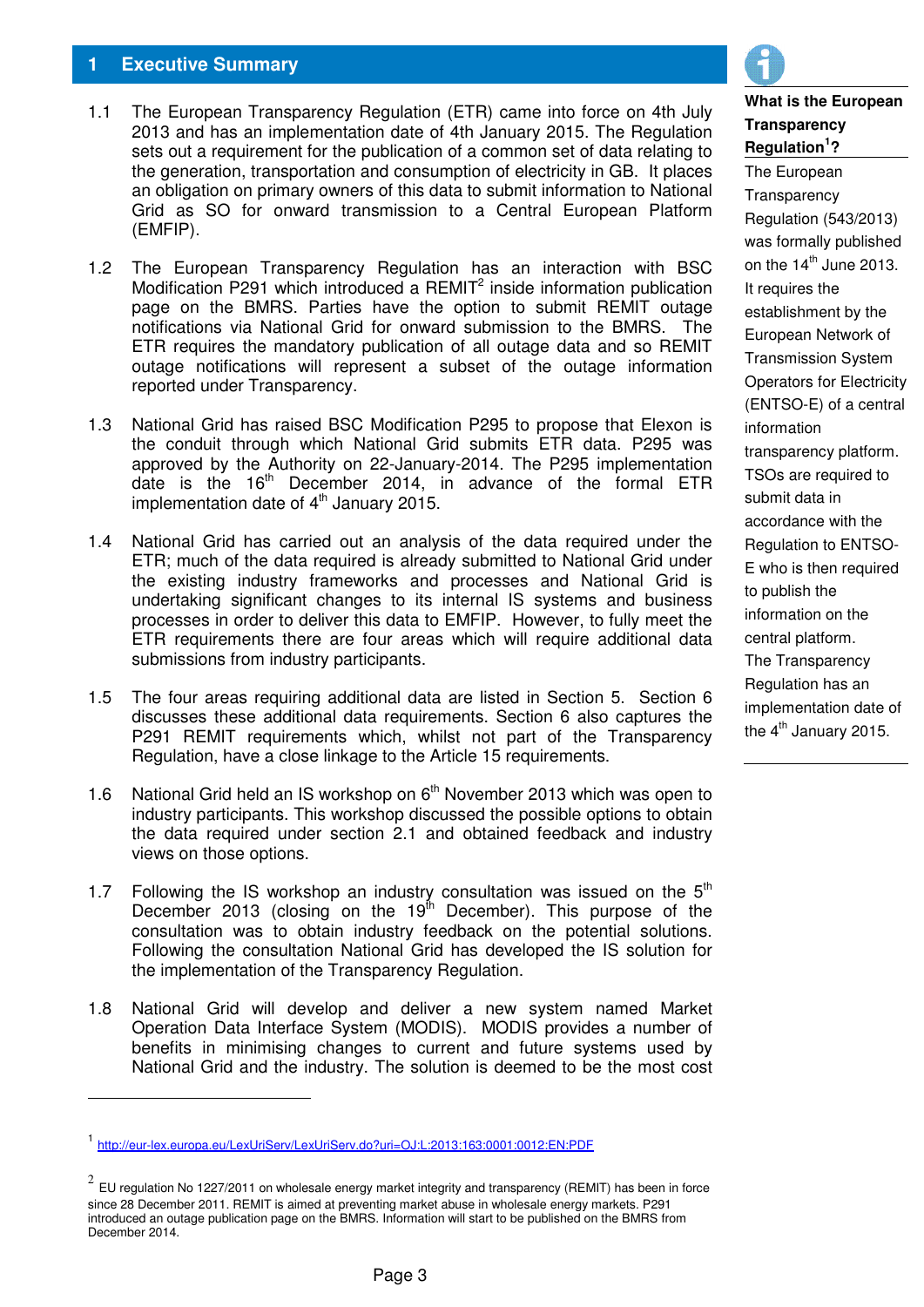effective of the options considered and meets industry concerns of delivery against timescales.

- 1.9 National Grid will be organising regular industry workshops, in particular with industry IS representatives, to clarify data flows and the changes that will be required to industry participants systems. The next workshop is provisionally scheduled for the 2<sup>nd</sup> April 2014.
- 1.10 National Grid will also during the course of the project provide regular updates on the development, implementation and testing of the MODIS platform. These updates will be provided through a dedicated webpage on the National Grid website. Details of the webpage will be provided at the next industry meeting (see Section 7).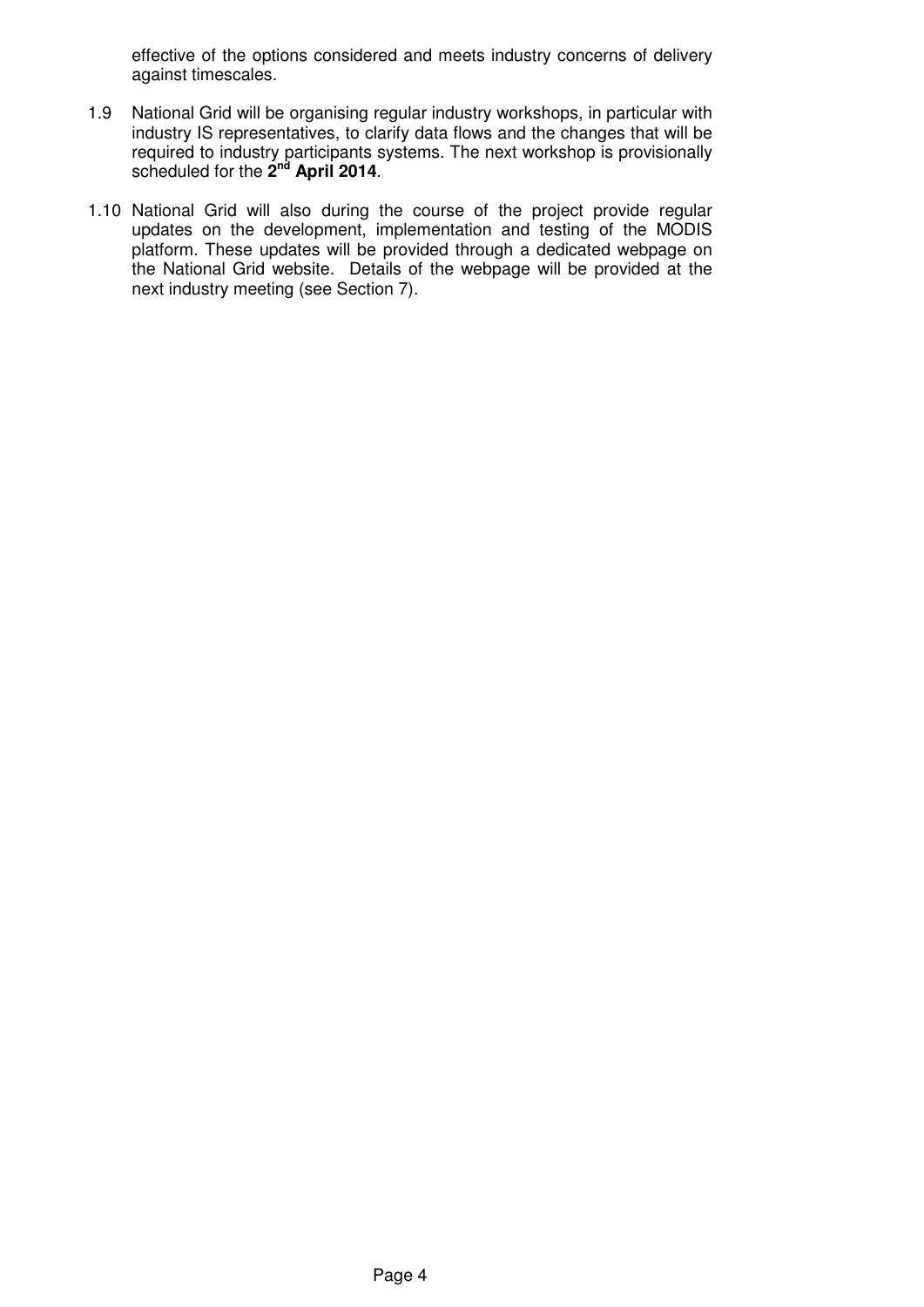## **2 Responses to the consultation**

There were five formal responses to the consultation which were received from; Elexon, EDF, E.ON, Scottish Power and Northern Powergrid. The full responses are shown in Annex 1 of this document.

Key considerations put forward by Industry Participants included the following considerations:

- Impact on Industry Participants submitting the information
- **Support for standardisation of reporting**
- The ability to submit additional information as part of existing flows, rather than making additional separate submissions
- **Support for a new specific interface**
- Consideration that any new reporting system needs to be robust
- System to accept both manual and interface submission routes
- Confirmation of 24/7 support to allow data to be submitted reliably
- Confirmation of industry timescales for EDL/EDT EDL\*/EDT\* and that transition cannot be accommodated in time for January 2015

#### **3 Solution**

In considering the comments put forward by consultation respondents, National Grid devised several alternatives. Following an assessment of the risk to meet the statutory requirement of the Transparency Regulation and deliverability of a solution for testing into EMFIP by third quarter 2014 ahead of full implementation by late 2014, National Grid is pursuing the development of a new system to deliver the requirements of the Transparency Regulation for GB.

The new system (MODIS) will be developed to ensure full compliance with the legislation.

## **4 MODIS System**

The MODIS system is a robust solution for the delivery of the Transparency project and meets the considerations raised by industry participants. As a new system it will deliver robustness in terms of reporting timescales required whilst also being a cost effective option and minimising changes to existing systems.

The diagram shows how the high level data flows will work with MODIS.



# **What data needs to be published under the Regulation?**

Articles 6 to 17 of the Regulation set out the data that needs to published.

The data ranges from actual and forecast demands (Article 6); the unavailability of large demand units (Article 7); Year-ahead margin forecasts (Article 8); **Transmission** Infrastructure changes impacting interconnectors (Article 9); Unavailability of **Transmission** Infrastructure impacting Interconnectors or Wind feed-in (Article 10); information on the offer and use of interconnector capacity (Article 11 and 12); information on congestion management measures (Article 13); forecast generation (Article 14); generation unavailability (Article 15); actual generation (Article 16) to information on balancing (Article 17)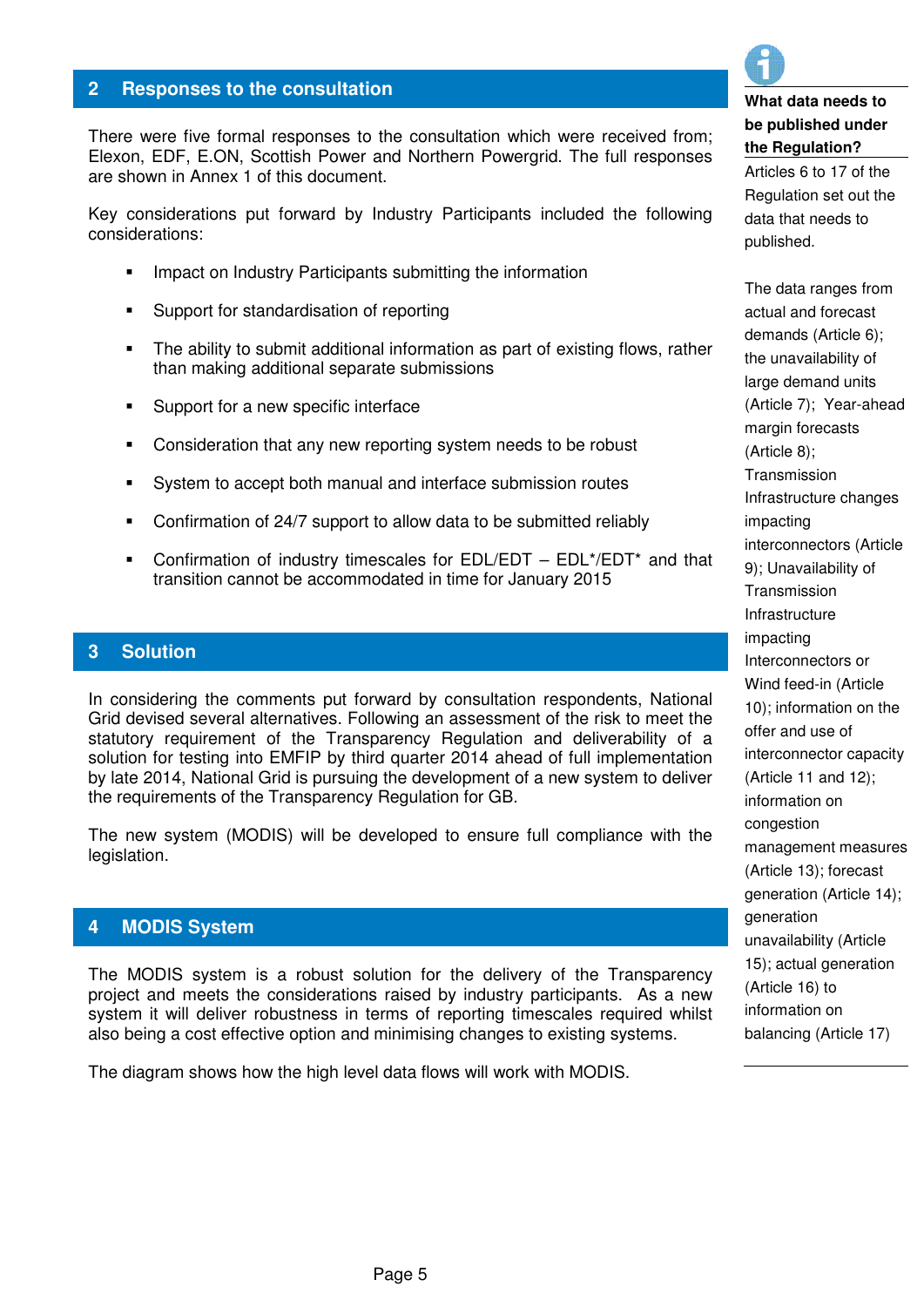

# **5 Additional data requirements**

- 5.1 There are four areas of the Transparency Regulation under which more information is required from industry participants. These are listed below.
	- Article 7 Information relating to the unplanned and planned unavailability of transmission and DNO connected demand units greater than a threshold value (>=100MW);
	- Article 10.1c Information relating to the unavailability of OFTO infrastructure, if the unavailability has an impact on actual wind power feed-in greater than a threshold value (>=100MW);
	- Article 14.1a Publication of the sum of all generation capacity  $>=$ 1MW;
	- Article 15 Information relating to the unavailability of generation and production units greater than a threshold value (>=100MW for generation and >=200MW for Production Units);
- 5.2 The ETR can be viewed at the link below; Articles 6 to 17 refer to the data reporting requirements.

http://eurlex.europa.eu/LexUriServ/LexUriServ.do?uri=OJ:L:2013:163:0001:0 012:EN:PDF

5.3 Information will also be required from some industry participants for the P291 REMIT requirements which, whilst not part of the Transparency Regulation, have a close linkage to the Article 15 requirements. The submission of REMIT data, via National Grid, for onward submission to the BMRS is optional. The submission of REMIT Inside Information data can be made either via National Grid, for onward submission to the BMRS, or direct to Elexon via the Elexon Web Portal.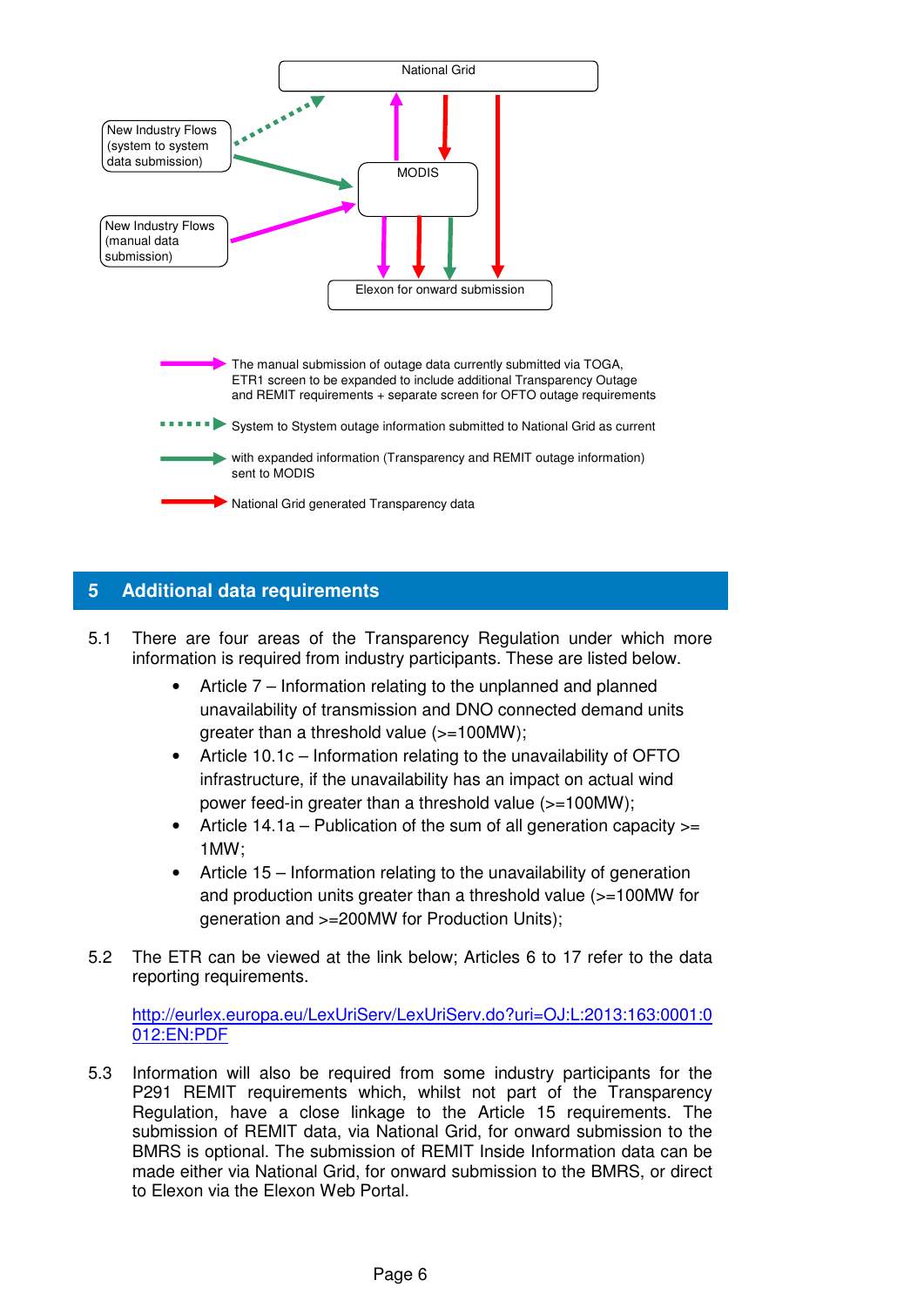## **6 Additional Data receipt**

6.1 This section discusses the four additional data requirements.

## **Article 7 data requirements**

- 6.2 The Transparency Regulation requirements for Article 7 can be viewed using the link in Section 5 of this document. Article 7 requires the reporting of the planned and unplanned unavailability of consumption units over a 100MW threshold value, with the unavailability lasting at least one settlement period. The information is required from the consumption unit as soon as possible but no later than 1 hour after the change in actual availability.
- 6.3 A consumption unit is defined in the Transparency Regulation as meaning a 'resource receiving electrical energy for its own use, excluding TSOs and DSOs (Distribution System Operators)'. In a GB context this equates to both Transmission and DNO connected individual demand sites.
- 6.4 There are a number of individual demand units registered as BMUs with Elexon and National Grid, exceeding the 100MW threshold limit. National Grid has also contacted DNOs to find out how many, if any, DNO connected demand units meet the threshold as these will also be required to submit the data. Only a very limited number of DNO demand units meet the Transparency Regulation threshold.
- 6.5 Article 7 refers to settlement periods; for the GB market, these are the halfhour settlement periods beginning every hour and at 30 minutes past every hour.
- 6.6 Article 7 also refers to "unavailability of consumption units". In a GB context, for planned outages, this refers to a gap between the registered capacity of consumption units and the actual amount of electricity they are able to consume in a given settlement period (MIL – Maximum Import Limit). The gap only needs to be reported where it exceeds 100MW.
- 6.7 The information will be published in aggregated form on EMFIP and will indicate the sum of unavailable consumption capacity per settlement period. Whilst the information will be published in aggregated form on EMFIP, submission of the information to EMFIP will be in a disaggregated form. A draft form of the REMIT implementing acts, currently going through a European Commission comitology process, states that Article 7(1) information shall be provided to ACER in disaggregated form including the name and location of the consumption unit referred.
- 6.8 Transmission connected demand units currently submit Maximum Import Limit (MIL) data as required under the Grid Code and, whilst information submitted under MIL meets some of the requirements (or could be derived to meet some of the requirements) of Article 7, it does not meet all the requirements and is not submitted by all of the individual units that will be required to submit Article 7 data.

#### **Submission of data for Article 7 by individual GB demand units meeting the threshold.**

6.9 Data will be submitted to National Grid via MODIS for the data required under Article 7. Demand units will be responsible for the submission of data as required under Article 7, including reason for unavailability, with National Grid submitting all the information for onward aggregated publication on EMFIP. The MODIS specific interface will allow entry by individual demand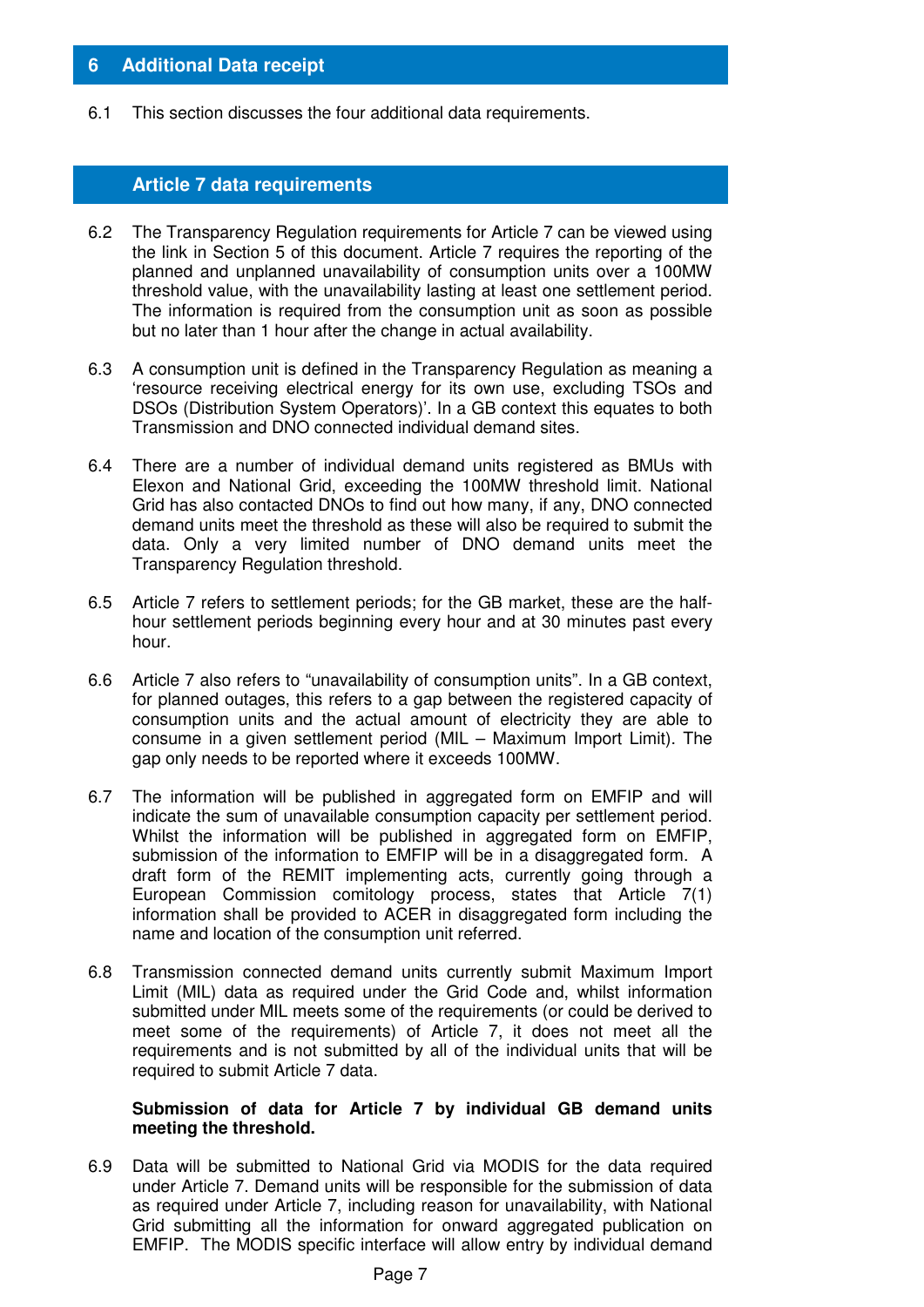units will incorporate functionality for a system to system interface for automated submissions and may include a manual submission method.

6.10 Existing submission of MIL data will not be affected by the Article 7 solution and will continue as current.

## **Article 10.1c data requirements**

- 6.11 The Transparency Regulation requirements for Article 10.1c can be viewed using the link in Section 5 of this document. Article 10.1c requires the reporting of changes in the actual availability of off-shore grid infrastructure that reduces wind power feed-in by 100MW or more for at least one settlement period. The information is required to be published as soon as possible but no later than 1 hour after the change in availability.
- 6.12 Article 10.1c requires the reporting of real-time outages but only when those outages restrict wind-power feed-in by more than 100MW. Under this criterion a planned outage would not need to be reported; an incident would also not need to be reported if the reason for the wind power feed-in restriction was because of on-shore DNO or Transmission restrictions.
- 6.13 The occurrence of reported incidences under Article 10.1c is anticipated to be relatively low. National Grid publish an annual report listing the performance of the National Electricity System. The 2012/13<sup>3</sup> report saw one unplanned OFTO outage (due to a lightning strike) and which lasted 30 hours. That incident would likely have been reportable under Article 10.1c.
- 6.14 The information currently reported from OFTOs in respect of planned and unplanned outages is not all captured via a single system or does not fully capture all the requirements required under the Transparency Regulation (such as flagging reportable incidents).

#### **Submission of data for Article 10.1c by OFTOs.**

- 6.15 Data will be submitted to National Grid via MODIS for data required under Article 10.1c. OFTOs will be responsible for the submission of data as required under Article 10.1c, including reason for unavailability, with National Grid submitting all the information for onward publication on EMFIP. The interface may allow entry by OFTOs via a manual web portal.
- 6.16 Existing submission of OFTO planned and unplanned outage information will not be affected by the Article 10.1c solution and will continue as current.

# **Article 14.1a data requirements**

 $\overline{a}$ 

6.17 The Transparency Regulation requirements for Article 14.1a can be viewed using the link in Section 5 of this document. Article 14.1a requires the publication of the sum of all generation units >= 1MW. The information is required to be published annually no later than one week before the end of the year, the first required formal publication will thus be in December 2015

<sup>3</sup> http://www.nationalgrid.com/NR/rdonlyres/83A0A21D-4267-4983-8109-

AA9A4E7B83FD/62630/NationalElectricityTransmissionSystemPerformanceReport201220 13.pdf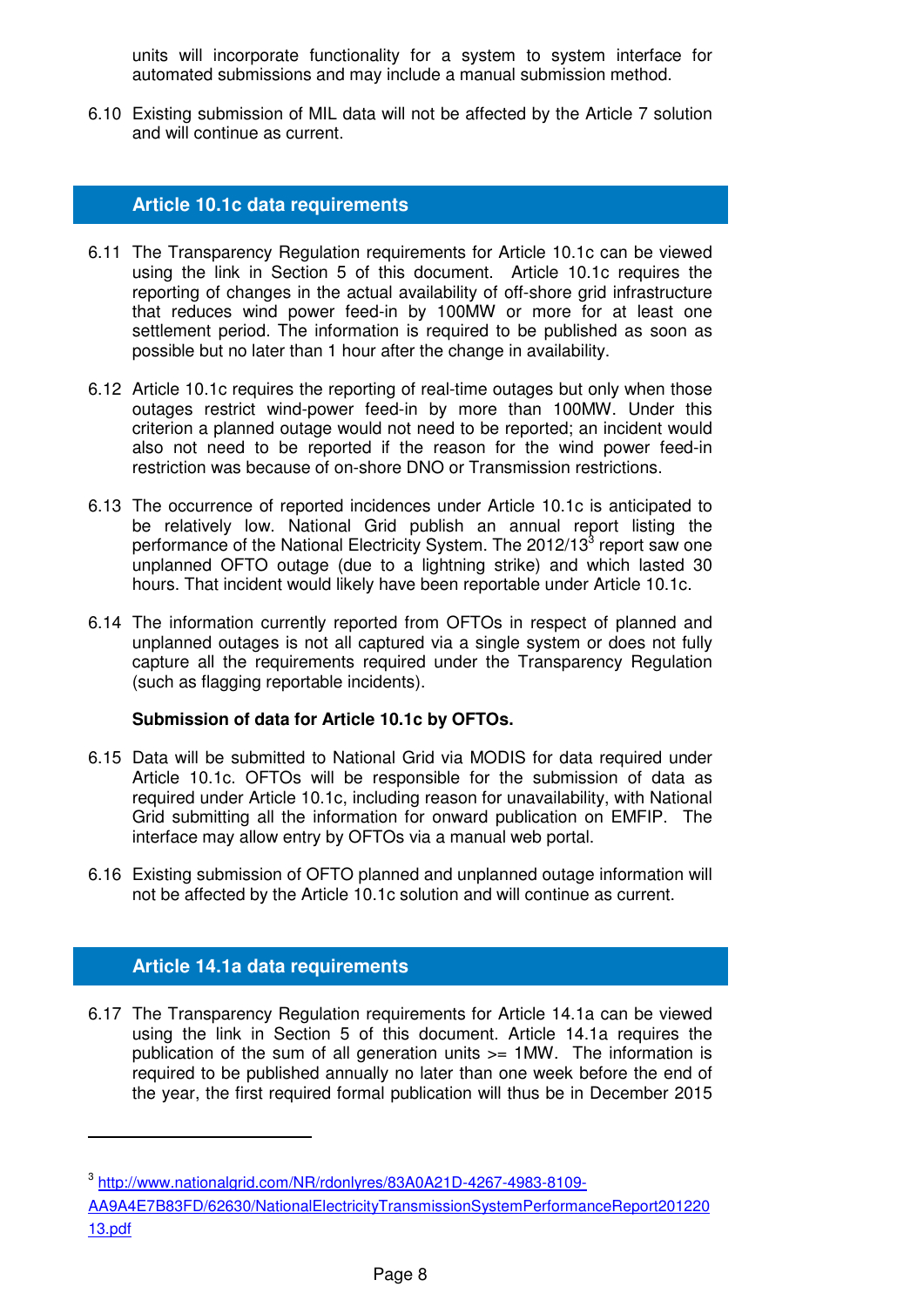(following the formal Transparency implementation date of  $4<sup>th</sup>$  January 2015).

6.18 Some information relating to this is already captured by National Grid via existing business processes. However, in order to fully capture all the data required for this, additional information in relation to small scale generation will be required and it is proposed that DNOs submit this information to National Grid.

#### **Submission of data for Article 14.1a by DNOs.**

6.19 Article 14.1.a requires the submission of data to EMFIP on an annual basis and the process of obtaining data from DNOs in relation to small scale generation will be incorporated into existing DNO-National Grid business processes.

## **Article 15 data requirements**

- 6.20 The Transparency Regulation requirements for Article 15 can be viewed using the link in Section 5 of this document. Article 15 requires the reporting of information relating to the available capacity during planned and unplanned outages of generation and production units (exceeding a threshold value).
- 6.21 Generation and production units are both defined under Article 2 of the regulation; a 'generation unit' is a single electricity generator belonging to a production unit. A 'production unit' means a facility for generation of electricity made up of a single generation unit or of an aggregation of generation units. For GB, a generation unit is considered to be a BMU with the production unit a power station consisting of several BMUs.
- 6.22 Article 15 refers to settlement periods; for the GB market, these are the halfhour settlement periods beginning every hour and at 30 minutes past every hour.
- 6.23 Article 15 also refers to "unavailability of production/generation units". In a GB context, this refers to a gap between the registered capacity of BMUs/Stations and their declared Maximum Export Limit (MEL) in a given settlement period. The gap only needs to be reported where it exceeds 100MW, and where this occurs for at least one settlement period.
- 6.24 In relation to reporting at a station level, this is only applicable for stations with a capacity of over 200MW. For such stations, changes of 100MW or more are reported, assuming they have not already been reported at the BMU level. The reporting is of availability data (available capacity during event) along with reason for decreased MEL.
- 6.25 Outage information is already submitted in relation to BMUs through existing industry processes however the information submitted does not completely capture the requirements of the Transparency Regulation. Outage information in relation to Production units is not submitted through existing processes and would be a new requirement.
- 6.26 As noted in 6.21 a Production unit consists of an aggregation of generation units. Under the Transparency Regulation the threshold for a production unit to report information under Article 15 is 200MW; the threshold for a generation unit to report data is 100MW. In some instances reporting might be required at the generation unit level and not production unit level and vice versa. The table below show the different reporting options under three different generation set-ups.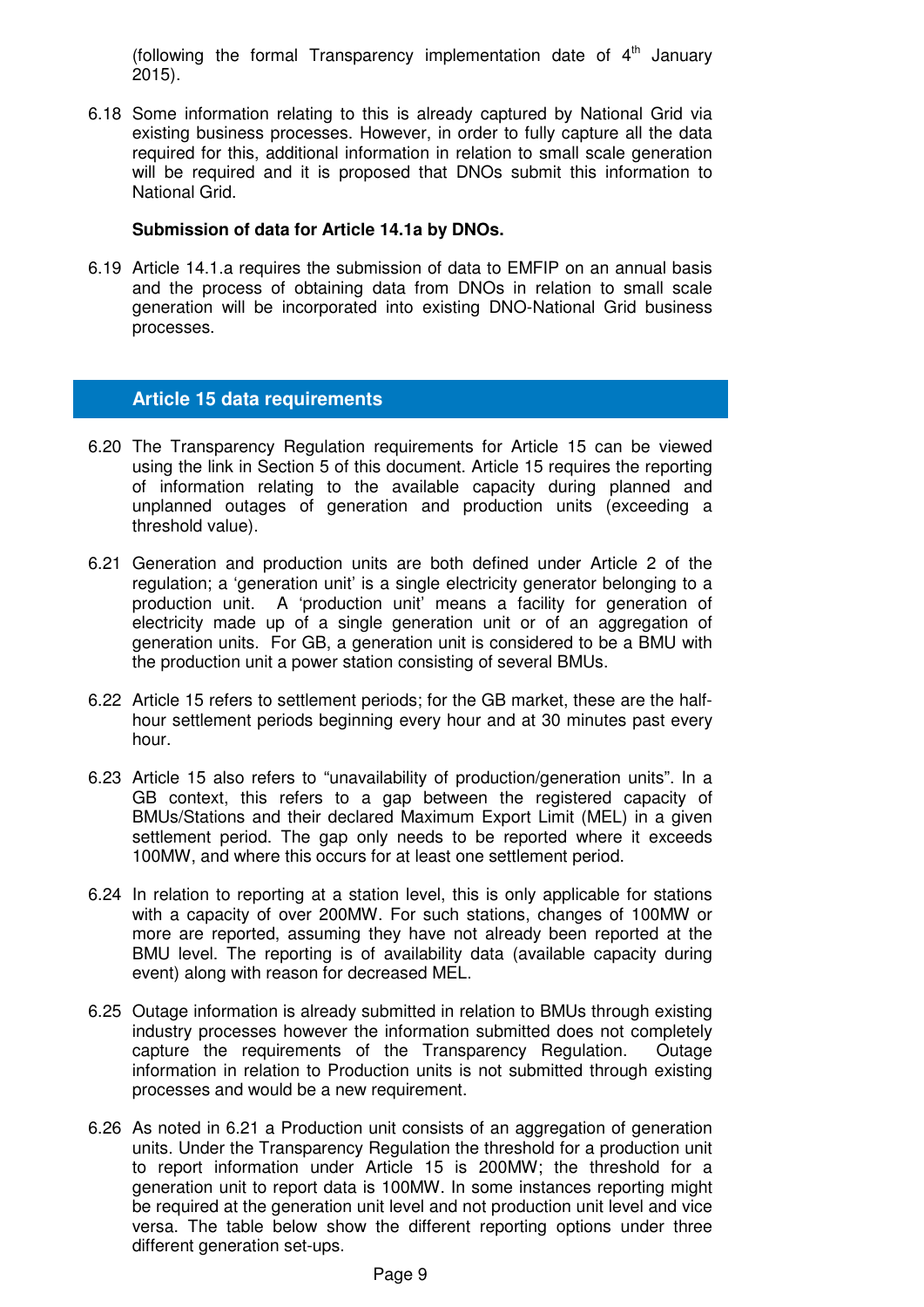- 6.27 Article 15 of the Transparency Regulation has a close relationship with REMIT reporting requirements. P291 proposes to introduce a REMIT inside information reporting platform to the Balancing Mechanism Reporting System (BMRS) website. Participants will be able to submit messages to this platform through existing Grid Code submissions, or through the Elexon Web Portal, provided they have the necessary authorisation. The 'inside information' that can be reported via National Grid will relate to outages.
- 6.28 A significant portion of the data reportable under Transparency and REMIT has commonality. Whilst field names are different, some of the data to be reported shares similarity across the two requirements. However, the REMIT requirements relate only to generation units not production units.

#### **Submission of data for Article 15 and REMIT by generation and production units.**

- 6.29 Planned and unplanned data will be submitted to National Grid via MODIS for data required under Article 15 and REMIT. MODIS will allow entry by individual generation and production units via a manual web portal and it will also incorporate functionality for a system to system interface.
- 6.30 Existing submission of MEL data will not be affected by the Article 15 solution and will continue as current.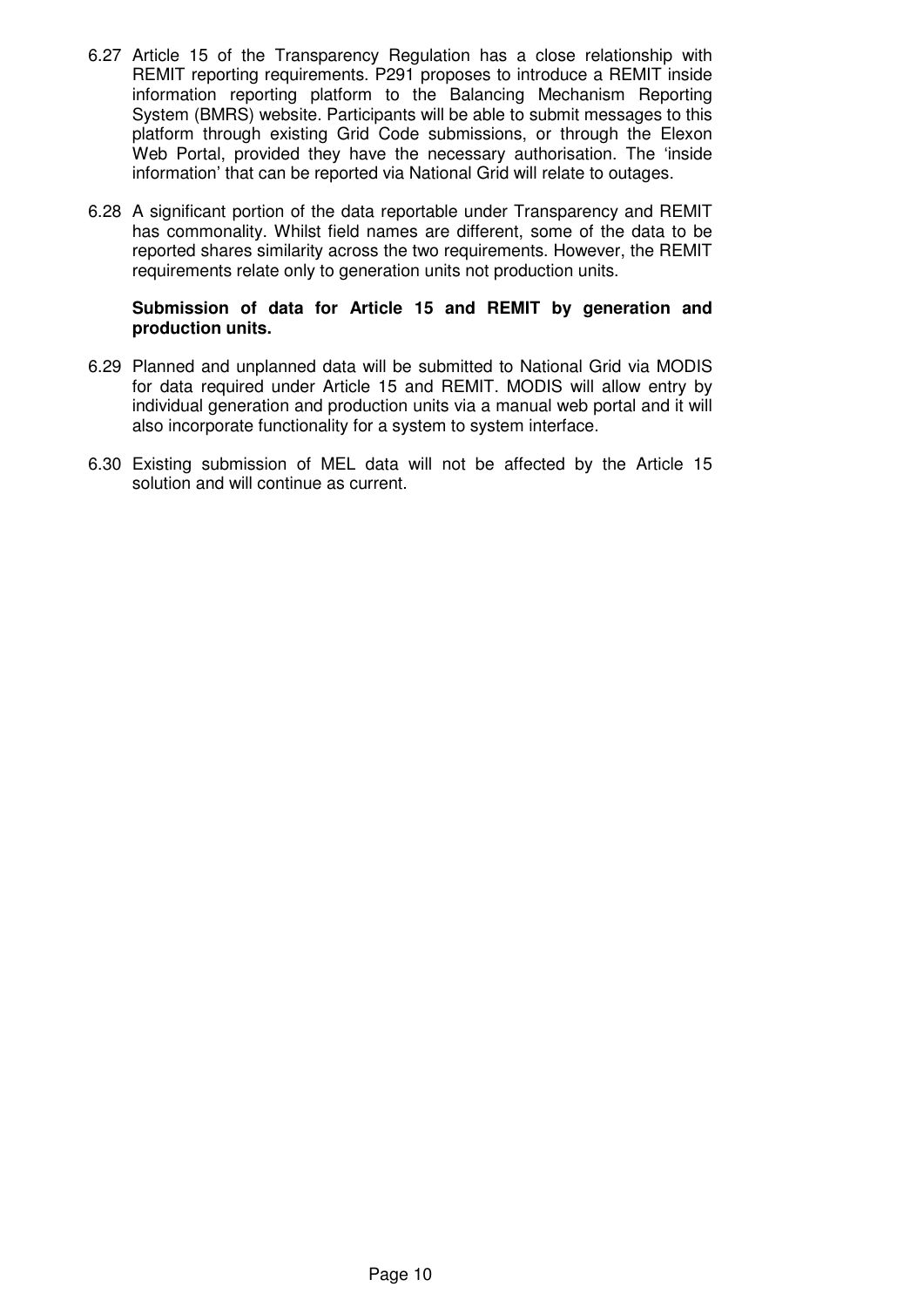# **7 Next Steps**

7.1 National Grid will be organising further industry meetings in the weeks following this document publication. These meetings will be to discuss the data flows required by the industry. The first of these meetings is planned for the **2 nd April 2014**. To be kept informed of these meetings and to receive meeting invites please email: alex.haffner@nationalgrid.com. Attendance by industry IS representatives who will be facilitating change on industry systems will be helpful. National Grid will also be publishing information on the development of the European Transparency solution on a dedicated page on National Grid's website.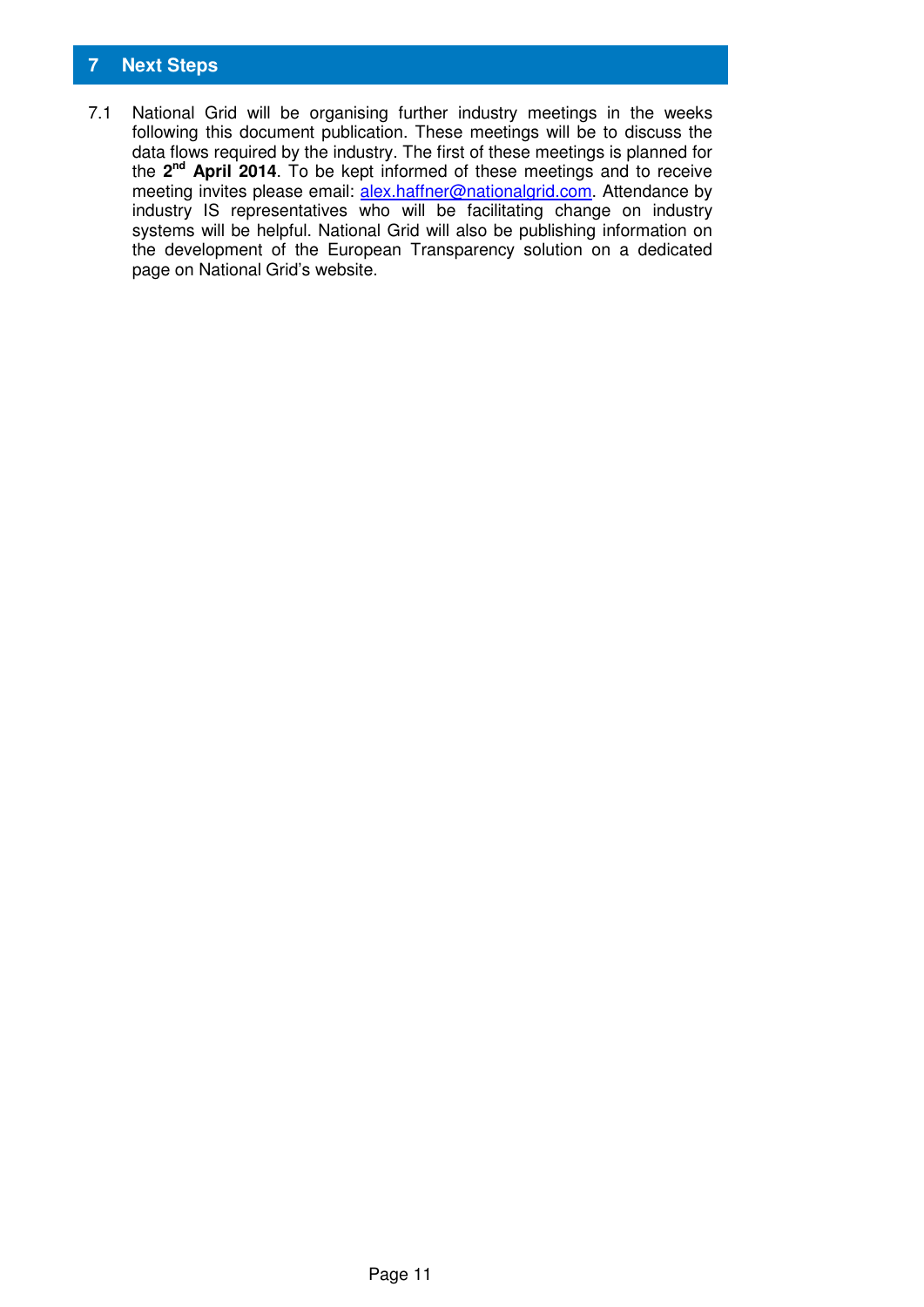

Consultation Responses: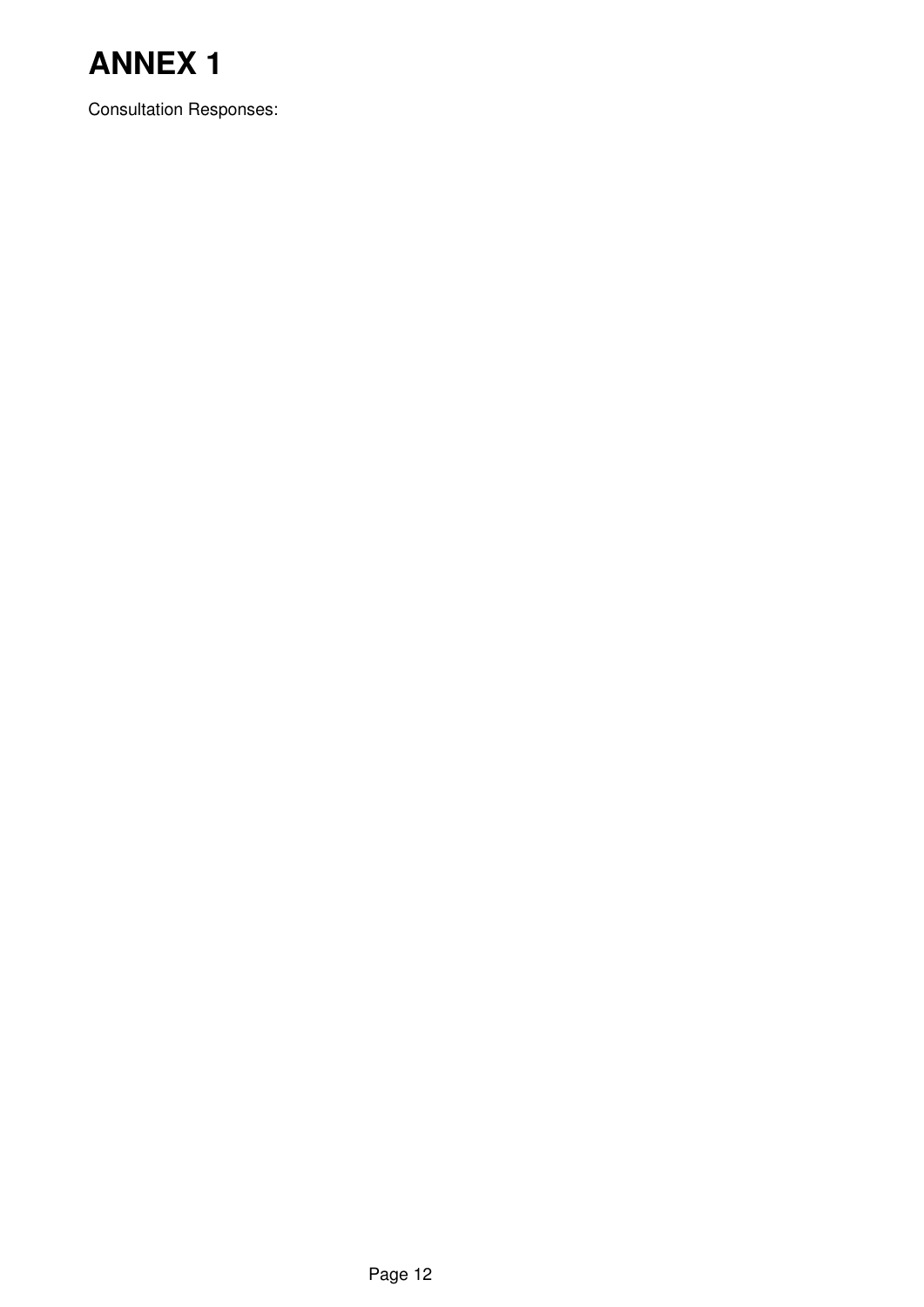National Grid invites responses to this document by **19th December 2013**. The responses to the specific questions (below) or any other aspect of this document can be provided by completing the following proforma.

| Respondent:                                                                        | Simon Peter Reid                     |
|------------------------------------------------------------------------------------|--------------------------------------|
| <b>Company Name:</b>                                                               | ScottishPower Energy Management Ltd. |
| Does this response contain<br>confidential information? If yes,<br>please specify. | No                                   |

| Q.<br><b>No</b> | <b>Question</b>                                                                                                                                                                                                                                              | <b>Response</b>                                                                                                                                                                                                                                                                                                                                                                                                                                                                                                                                                                                                                                                                                                                                                                                                                                                                                                                                                                                                                                                                                                                                                                                                                                                                                                 |
|-----------------|--------------------------------------------------------------------------------------------------------------------------------------------------------------------------------------------------------------------------------------------------------------|-----------------------------------------------------------------------------------------------------------------------------------------------------------------------------------------------------------------------------------------------------------------------------------------------------------------------------------------------------------------------------------------------------------------------------------------------------------------------------------------------------------------------------------------------------------------------------------------------------------------------------------------------------------------------------------------------------------------------------------------------------------------------------------------------------------------------------------------------------------------------------------------------------------------------------------------------------------------------------------------------------------------------------------------------------------------------------------------------------------------------------------------------------------------------------------------------------------------------------------------------------------------------------------------------------------------|
| 1               | Q1. Do you have any<br>comments on the options<br>for receiving the new data<br>discussed in sections 3.1<br>to 3.5 including the<br>utilisation of TOGA<br>versus a new<br>transparency specific<br>interface?                                              | Using a combination of a new Transparency interface system<br>(ETR-specific interface) and existing TOGA may be the most<br>effective method for submitting data to meet the requirements of<br>EMFIP. There could be a role for a modified EDL system leading<br>to a tripartite approach of data collection.<br>The mandatory early adoption of a modified EDT* appears at<br>odds to the planned 5 year transition period currently proposed<br>by National Grid. This project is behind schedule and it is<br>impossible to comment on whether or not to support the<br>mandatory adoption of EDT*. EDT* is, as yet, undeveloped,<br>untested, unproven and uncosted for users. Notwithstanding<br>this, the implementation of the EDT* solution falls outwith the<br>timeframe of this consultation. EDL* is not a data submission<br>system.<br>The preferred solution should be a combination of sources from<br>TOGA, EDL (EDT*) and ETR-specific interface feeding into<br>Elexon's submission to EMFIP.<br>With any solution, be it modifying current systems, future<br>systems or the development and introduction of a new system -<br>needs to be a robust and accurate reporting system in the most<br>cost-efficient manner delivered by [probably] 3rd party<br>developers in a timely manner. |
| 2               | Q2. Do you have any<br>comments on the<br>workshop view discussed<br>in section 3.7, that<br>changes to existing<br><b>EDL/EDT</b> to introduce<br>new reason codes may be<br>difficult to achieve for the<br>option listed in the bullet<br>point 1 of 3.3? | The preferred solution should be a combination of sources from<br>TOGA, EDL (EDT*) and ETR-specific interface feeding into<br>Elexon's EMFIP solution. Different users should be able to<br>submit data in different ways - some directly into ETR others via<br>EDL to National Grid to BMRS to ETR. The EDT system is not<br>the format for delivering this solution. The EDL system could<br>deliver the requirements at a cost with modification, testing and<br>then training for staff.<br>Delivering a solution in the timeframe described requires the<br>ETR to be available very shortly to enable $3rd$ party and in-house<br>IT systems to interface with it before the deadline for<br>submissions. Similarly any changes to EDL require the 3 <sup>rd</sup> party<br>suppliers to deliver a solution that the users can sign-off.                                                                                                                                                                                                                                                                                                                                                                                                                                                                 |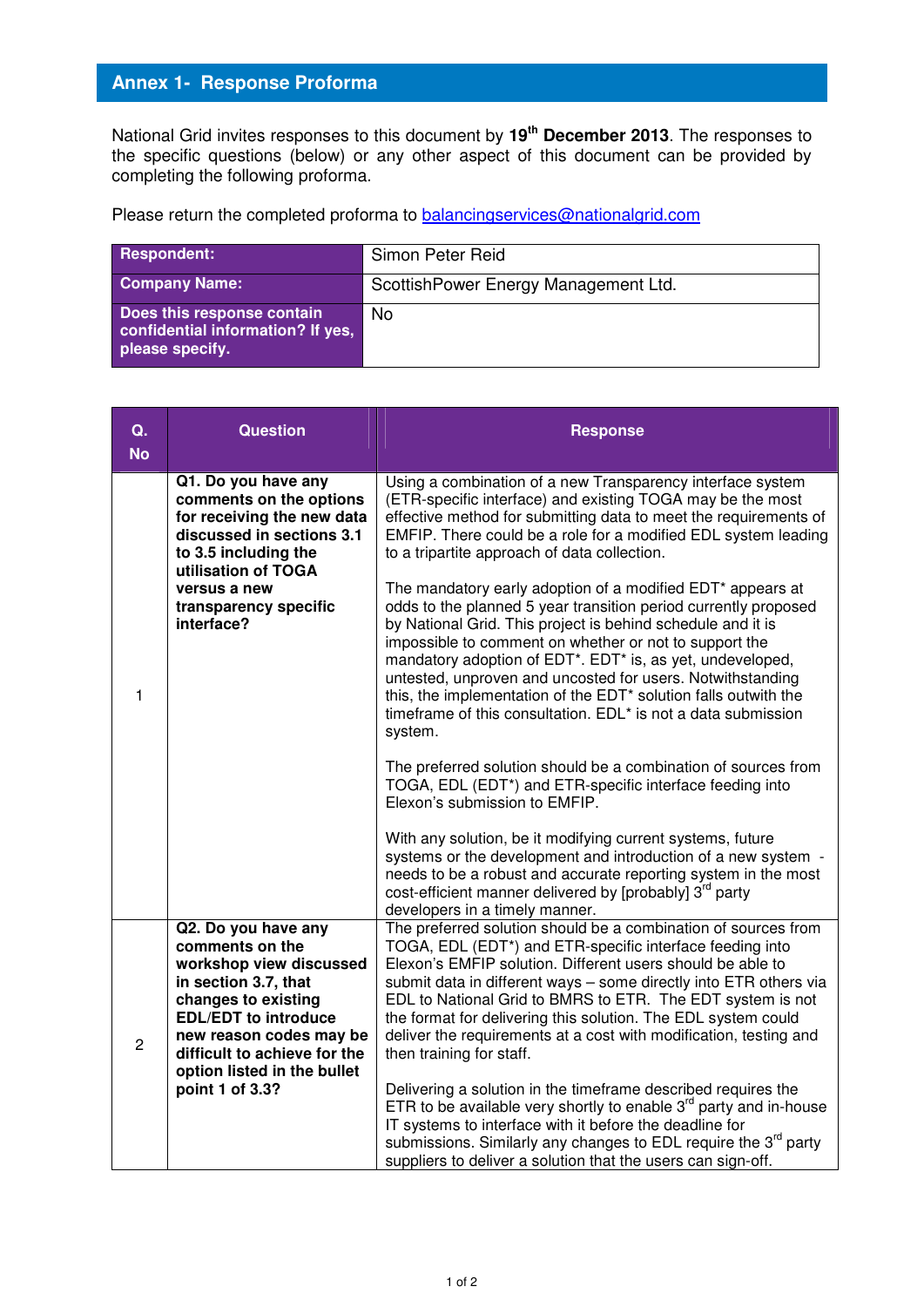| Q.<br><b>No</b> | <b>Question</b>                                                                                                                                                                               | <b>Response</b>                                                                                                                                                                                                                                                                                                                                                                                                                                                                                |
|-----------------|-----------------------------------------------------------------------------------------------------------------------------------------------------------------------------------------------|------------------------------------------------------------------------------------------------------------------------------------------------------------------------------------------------------------------------------------------------------------------------------------------------------------------------------------------------------------------------------------------------------------------------------------------------------------------------------------------------|
| 3               | Q3. Do you have any<br>comments on the<br>workshop view in relation<br>to the issue parties may<br>have with the EDL*/EDT*<br>option discussed in 3.7<br>and in the bullet point 2<br>of 3.3? | The implementation of the EDT* solution falls outwith the<br>timeframe of this consultation. In addition, the mandatory early<br>adoption of a modified EDT* appears at odds to the planned 5<br>year transition period currently proposed by National Grid.                                                                                                                                                                                                                                   |
| 4               | Q4. What is your<br>preference of the options<br>listed under 3.3?                                                                                                                            | The current preference for submission of unplanned outages is<br>via a new ETR-specific interface and modified TOGA system.<br>The EDL and future EDT* solution could be acceptable.                                                                                                                                                                                                                                                                                                           |
| 5               | Q5. Do you have any<br>other comments on<br>potential data receipt<br>option?                                                                                                                 | The ETR needs to be user-friendly, easily interfaced with<br>multiple IT systems, secure and reliable 24/7.                                                                                                                                                                                                                                                                                                                                                                                    |
| 6               | Q6. Do you have any<br>comments on the<br>proposed solution for the<br>submission of data under<br><b>Article 7?</b>                                                                          | The solution for individual demand units appears satisfactory -<br>existing TOGA systems for planned outages (as is for some)<br>should continue and the option of a manual entry and automated<br>data entry on a new ETR-specific interface system should be<br>developed.                                                                                                                                                                                                                   |
| $\overline{7}$  | Q7. Do you have any<br>comments on the<br>proposed solution for the<br>submission of data under<br>Article 10.1c?                                                                             | The solution for OFTO's seems reasonable using a new ETR-<br>specific interface system. The ETR needs to be user-friendly,<br>easily interfaced with multiple IT systems, secure and reliable,<br>with manual and automated data entry & available 24/7. Other<br>large consumption units may already have EDL systems in<br>place. Any changes to EDL require the 3 <sup>rd</sup> party suppliers to<br>deliver a solution that the users can sign-off at minimal cost in a<br>timely manner. |
| 8               | Q8. Do you have any<br>comments on the section<br>titled Article 14.1a data<br>requirements?                                                                                                  | Agree                                                                                                                                                                                                                                                                                                                                                                                                                                                                                          |
| 9               | Q9. Does your company<br>intend to submit REMIT<br>data via National Grid for<br>publication on Elexon's<br>platform?                                                                         | Our current preference is to submit data via the new ETR-<br>specific interface system. We would consider using an EDL<br>solution if the solution fully meets REMIT requirements, is cost-<br>effective and appropriate for our business.                                                                                                                                                                                                                                                     |
| 10              | Q10. Do you have any<br>comments on the section<br>titled Article 15 data<br>requirements?                                                                                                    | In a GB context, a generation unit is a BMU, however there<br>appears to be little value of the definition given in the<br>consultation of the production unit. We are against the<br>implication of the definition that if a station reduced its overall<br>availability by 100MW or more this would need to be reported<br>despite its six BMUs in that station reducing their availability by<br>less than 17MW each.                                                                       |
| 11              | Q11. Do you have any<br>comments not already<br>captured under previous<br>questions?                                                                                                         |                                                                                                                                                                                                                                                                                                                                                                                                                                                                                                |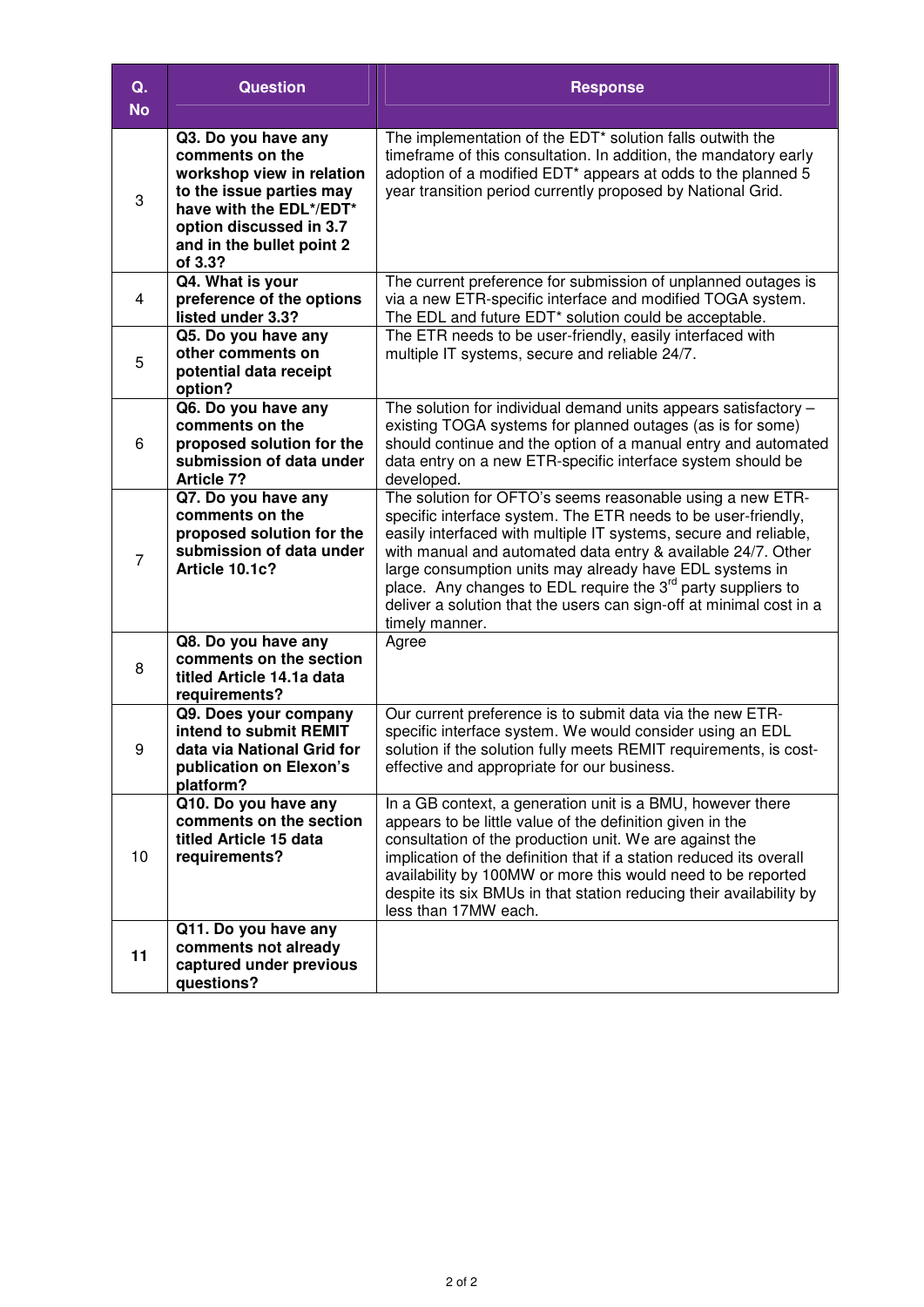National Grid invites responses to this document by **19th December 2013**. The responses to the specific questions (below) or any other aspect of this document can be provided by completing the following proforma.

| Respondent:                                                                        | Alan Creighton     |
|------------------------------------------------------------------------------------|--------------------|
| <b>Company Name:</b>                                                               | Northern Powergrid |
| Does this response contain<br>confidential information? If yes,<br>please specify. | No                 |

| Q.<br><b>No</b> | <b>Question</b>                                                                                                                                                                                                                                              | <b>Response</b>                                                                                                                                                                                                                                                                        |
|-----------------|--------------------------------------------------------------------------------------------------------------------------------------------------------------------------------------------------------------------------------------------------------------|----------------------------------------------------------------------------------------------------------------------------------------------------------------------------------------------------------------------------------------------------------------------------------------|
| 1               | Q1. Do you have any<br>comments on the options<br>for receiving the new data<br>discussed in sections 3.1<br>to 3.5 including the<br>utilisation of TOGA<br>versus a new<br>transparency specific<br>interface?                                              | As a DNO, Northern Powergrid will only need to provide limited<br>information to National Grid and this data set will be a minor<br>development of the data that is currently provided. We agree<br>that this data should be provided via the existing processes<br>wherever possible. |
| $\mathcal{P}$   | Q2. Do you have any<br>comments on the<br>workshop view discussed<br>in section 3.7, that<br>changes to existing<br><b>EDL/EDT</b> to introduce<br>new reason codes may be<br>difficult to achieve for the<br>option listed in the bullet<br>point 1 of 3.3? | Northern Powergrid has no comments.                                                                                                                                                                                                                                                    |
| 3               | Q3. Do you have any<br>comments on the<br>workshop view in relation<br>to the issue parties may<br>have with the EDL*/EDT*<br>option discussed in 3.7<br>and in the bullet point 2<br>of 3.3?                                                                | Northern Powergrid has no comments.                                                                                                                                                                                                                                                    |
| 4               | Q4. What is your<br>preference of the options<br>listed under 3.3?                                                                                                                                                                                           | Northern Powergrid has no comments.                                                                                                                                                                                                                                                    |
| 5               | Q5. Do you have any<br>other comments on<br>potential data receipt<br>option?                                                                                                                                                                                | Northern Powergrid has no comments.                                                                                                                                                                                                                                                    |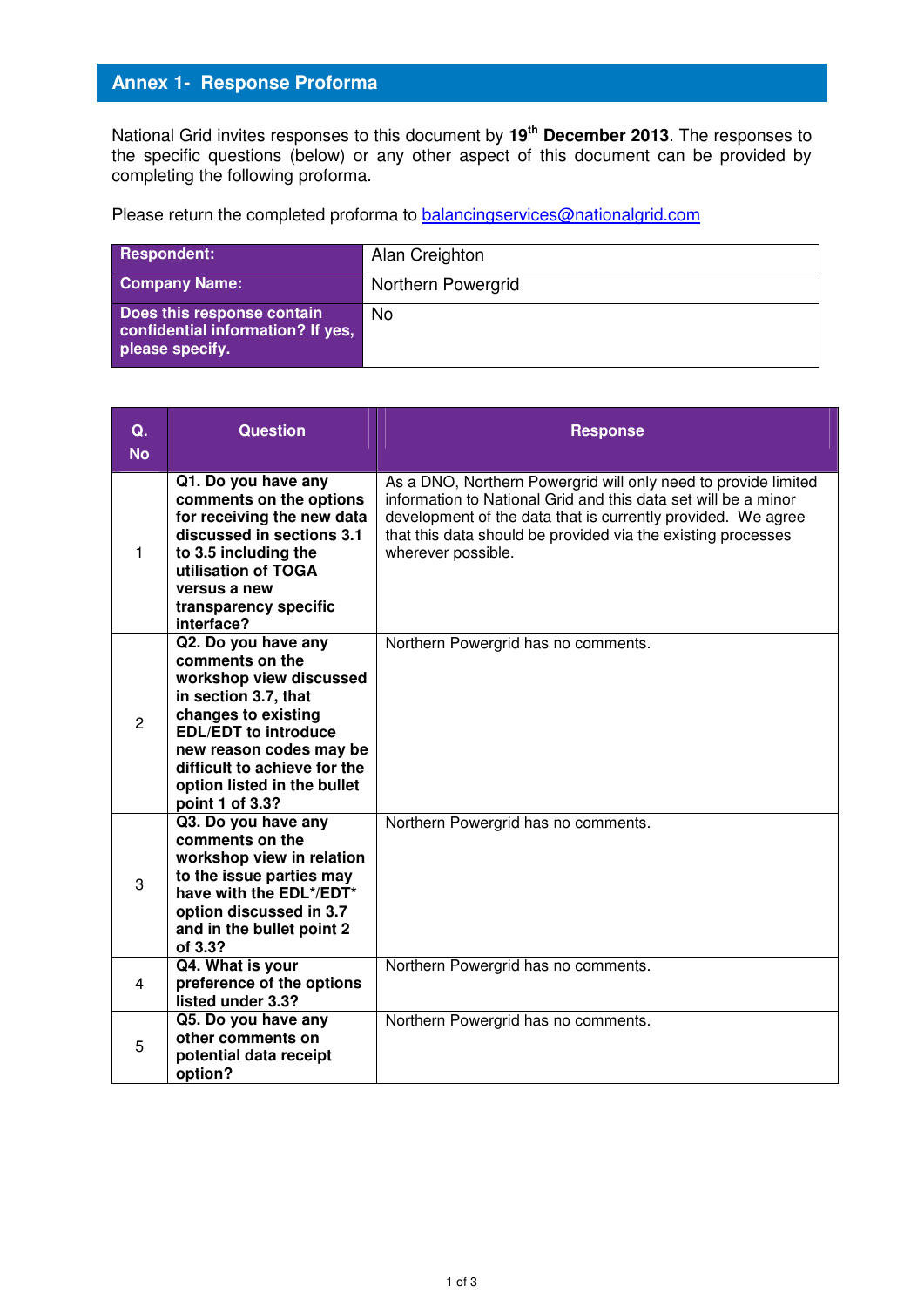| Q.<br><b>No</b> | <b>Question</b>                                                                                                       | <b>Response</b>                                                                                                                                                                                                                                                                                                                                                                                                                                                                                                                                                                                                                                                                                                                                                                                                                                                                                                                                                                                                                                                                                                                                                                                                                                                                                                                                                                                                                                                                                                                                                                                                                                           |
|-----------------|-----------------------------------------------------------------------------------------------------------------------|-----------------------------------------------------------------------------------------------------------------------------------------------------------------------------------------------------------------------------------------------------------------------------------------------------------------------------------------------------------------------------------------------------------------------------------------------------------------------------------------------------------------------------------------------------------------------------------------------------------------------------------------------------------------------------------------------------------------------------------------------------------------------------------------------------------------------------------------------------------------------------------------------------------------------------------------------------------------------------------------------------------------------------------------------------------------------------------------------------------------------------------------------------------------------------------------------------------------------------------------------------------------------------------------------------------------------------------------------------------------------------------------------------------------------------------------------------------------------------------------------------------------------------------------------------------------------------------------------------------------------------------------------------------|
| 6               | Q6. Do you have any<br>comments on the<br>proposed solution for the<br>submission of data under<br><b>Article 7?</b>  | We agree with National Grid's view that there are no existing<br>arrangements for collecting the required data. Reading through<br>the Transparency Regulations and the consultation document it<br>is not clear to us what the criteria for assessing whether there is<br>a 'planned unavailability of 100MW or more' actually is.<br>Presumably even if the normal operation of a demand unit is not<br>captured within the criteria, but the demand unit has the<br>potential to be caught, then it will need to install the<br>infrastructure and systems required to make the required<br>information available. Given the small number of DNO demand<br>customers required to provide such data, we believe that it this<br>should be collected directly by National Grid as a development<br>of systems used to collect data from transmission connected<br>demand units. In response an enquiry from National Grid, we<br>confirmed that there is one demand unit connected to the<br>Northern Powergrid Yorkshire distribution system that could be<br>required to provide this data. We are comfortable that National<br>Grid liaise directly with this customer to explain the requirement<br>to comply with the ETR and discuss the need, or otherwise, for<br>them to install the appropriate data systems.<br>We are mindful that National Grid currently doesn't have a<br>contractual relationship with distribution connected demand<br>customers and National Grid may like to consider whether it<br>would be appropriate to change the Grid and Distribution Codes<br>to formalise the requirement for larger demand units to provide |
| 7               | Q7. Do you have any<br>comments on the<br>proposed solution for the<br>submission of data under<br>Article 10.1c?     | the required data.                                                                                                                                                                                                                                                                                                                                                                                                                                                                                                                                                                                                                                                                                                                                                                                                                                                                                                                                                                                                                                                                                                                                                                                                                                                                                                                                                                                                                                                                                                                                                                                                                                        |
| 8               | Q8. Do you have any<br>comments on the section<br>titled Article 14.1a data<br>requirements?                          | Northern Powergrid agrees that the existing industry process for<br>collecting this information should be used. There is currently a<br>joint Grid Code Review Panel / Distribution Code Review Panel<br>working group considering changes to the information provided<br>on small embedded power stations, and the opportunity should<br>be taken to align the revised information exchange to meet the<br>ETR requirements. We are currently working via this workgroup<br>to ensure that in future generation plant is categorised to align<br>with the 'production types' required by the ETR.                                                                                                                                                                                                                                                                                                                                                                                                                                                                                                                                                                                                                                                                                                                                                                                                                                                                                                                                                                                                                                                        |
| 9               | Q9. Does your company<br>intend to submit REMIT<br>data via National Grid for<br>publication on Elexon's<br>platform? | <b>No</b>                                                                                                                                                                                                                                                                                                                                                                                                                                                                                                                                                                                                                                                                                                                                                                                                                                                                                                                                                                                                                                                                                                                                                                                                                                                                                                                                                                                                                                                                                                                                                                                                                                                 |
| 10              | Q10. Do you have any<br>comments on the section<br>titled Article 15 data<br>requirements?                            | Northern Powergrid has no comments.                                                                                                                                                                                                                                                                                                                                                                                                                                                                                                                                                                                                                                                                                                                                                                                                                                                                                                                                                                                                                                                                                                                                                                                                                                                                                                                                                                                                                                                                                                                                                                                                                       |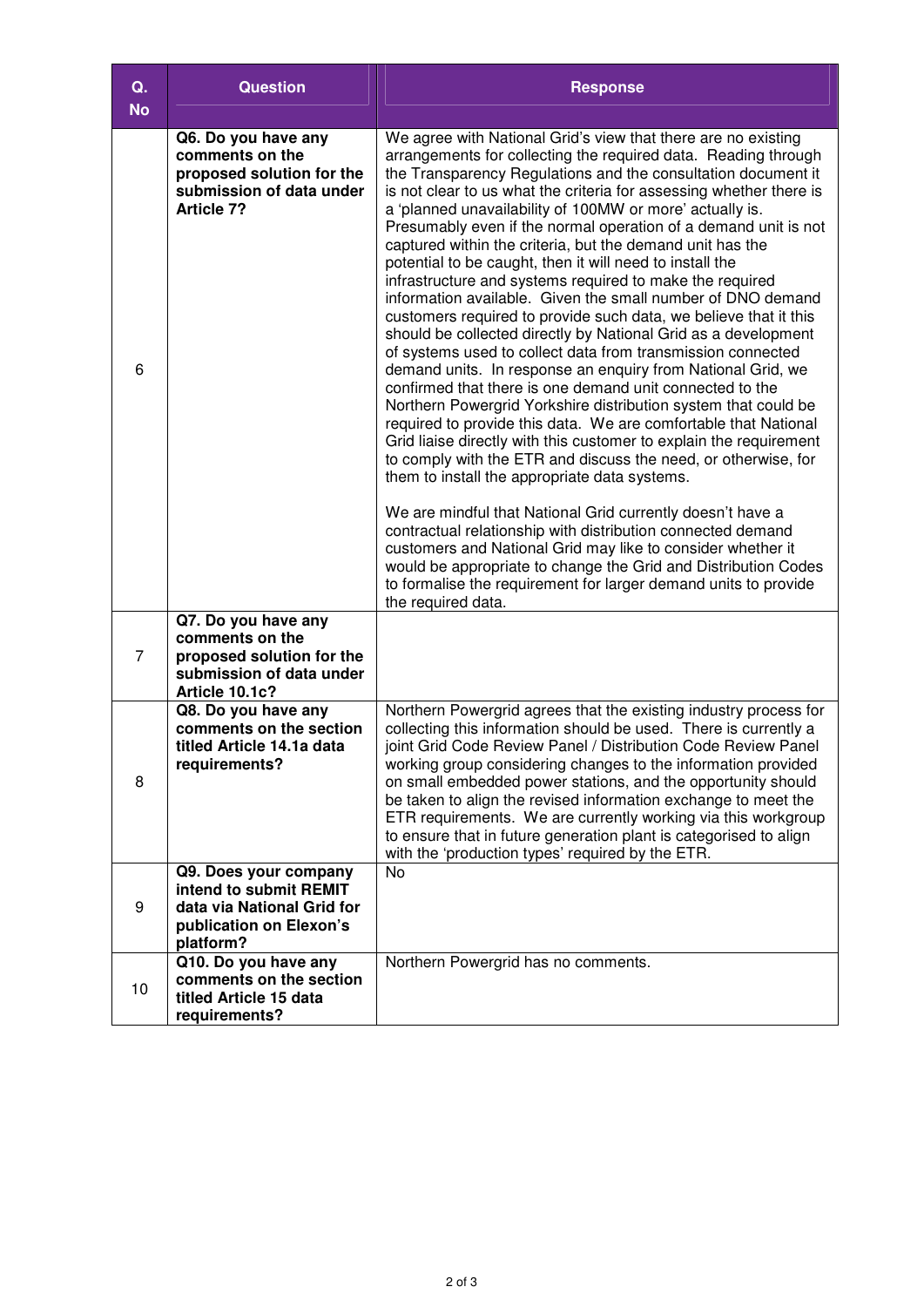| Q.<br><b>No</b> | <b>Question</b>                                                                       | <b>Response</b>                                                                                                                                                                                                                                                                                                                                                                                                                                                                                                                                                                                                                                                                                                                                                                                                                                                                                                                                                                                                                                                                                                                                                                                                                                                                                                                                                                                                                                                                                                                                                                                                                                                                                                                                                                                                                                                                    |
|-----------------|---------------------------------------------------------------------------------------|------------------------------------------------------------------------------------------------------------------------------------------------------------------------------------------------------------------------------------------------------------------------------------------------------------------------------------------------------------------------------------------------------------------------------------------------------------------------------------------------------------------------------------------------------------------------------------------------------------------------------------------------------------------------------------------------------------------------------------------------------------------------------------------------------------------------------------------------------------------------------------------------------------------------------------------------------------------------------------------------------------------------------------------------------------------------------------------------------------------------------------------------------------------------------------------------------------------------------------------------------------------------------------------------------------------------------------------------------------------------------------------------------------------------------------------------------------------------------------------------------------------------------------------------------------------------------------------------------------------------------------------------------------------------------------------------------------------------------------------------------------------------------------------------------------------------------------------------------------------------------------|
| 11              | Q11. Do you have any<br>comments not already<br>captured under previous<br>questions? | Article 6<br>We agree with National Grid's interpretation that the Load<br>Reporting requirement could be interpreted to require real time<br>metering on all demand and generation customers as there is no<br>deminimis limit. We are also concerned that as a DNO we have<br>an obligation to provide National Grid with 'all the relevant<br>information'. However we are reassured that National Grid are<br>of the view that information related to small generation and load<br>units data can be estimated, and we agree that this approach is<br>pragmatic. Given the obligation on DNO to provide data that<br>National Grid require, we would be grateful if National Grid could<br>confirm what, if any, information is needed from us, to enable<br>National Grid to comply with its obligation.<br>Article 8<br>We believe that the data required to assess the forecast margin<br>is similar to that required for Article 6 in that an understanding of<br>the total load and total generation is required. As for Article 6<br>there is an obligation to provide National Grid with 'any relevant<br>information', hence we would be grateful if National Grid could<br>confirm what, if any, information is needed from us, to enable<br>National Grid to comply with its obligation.<br>Article 16b<br>There is a requirement for National Grid to report on 'aggregated<br>generation output per market time unit and per production type'.<br>Unlike Article 16 estimated data is not explicitly permitted. As<br>with Article 6, this could be interpreted to require real time<br>metering on all generation customers as there is no deminimis<br>limit. Whilst DNOs have no obligations to provide National Grid<br>with data to enable them to meet this obligation (unlike Article 6<br>and 8) we would be grateful if National Grid could confirm what, |
|                 |                                                                                       | if any, information is needed from us, to enable National Grid to<br>comply with its obligation.                                                                                                                                                                                                                                                                                                                                                                                                                                                                                                                                                                                                                                                                                                                                                                                                                                                                                                                                                                                                                                                                                                                                                                                                                                                                                                                                                                                                                                                                                                                                                                                                                                                                                                                                                                                   |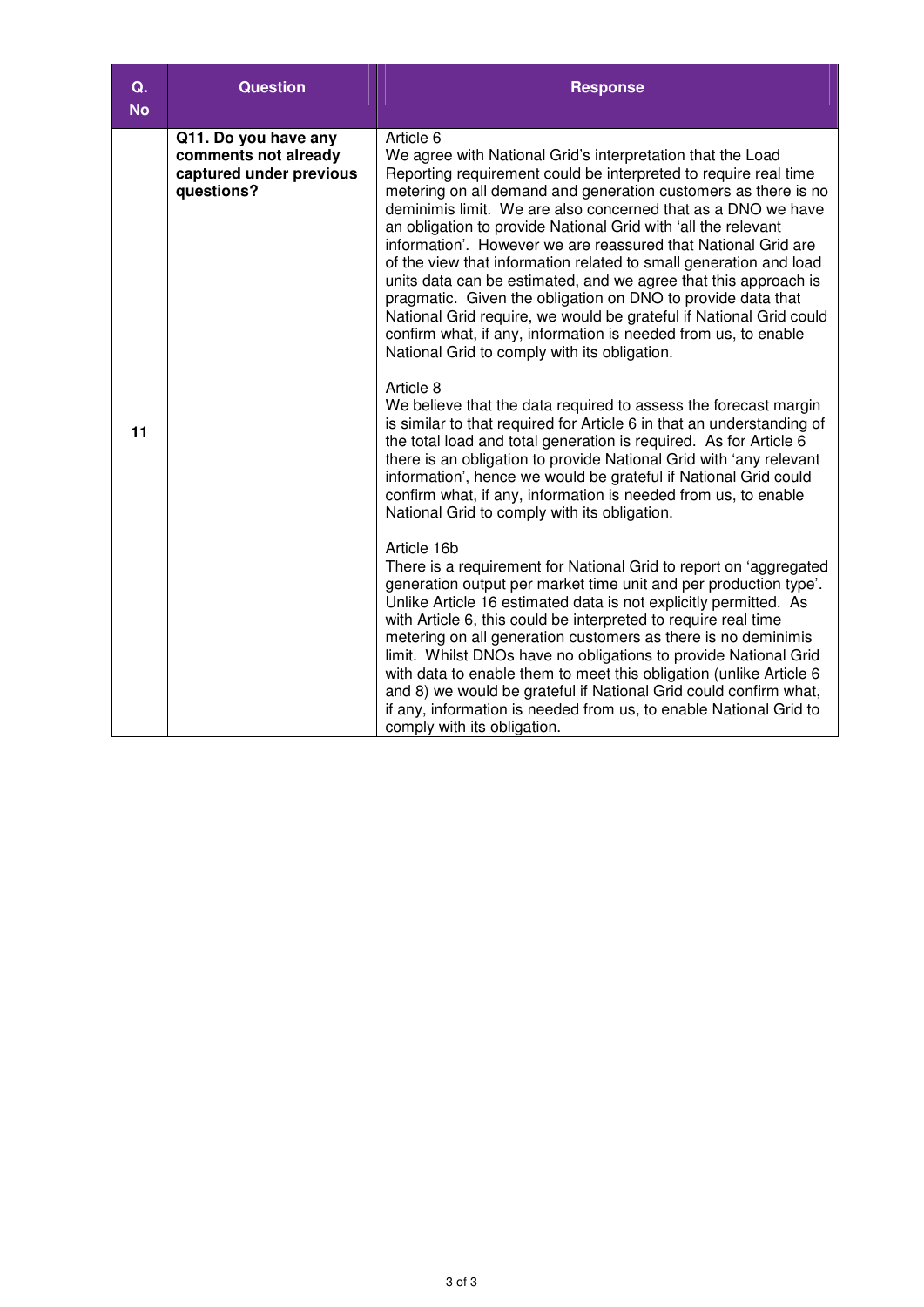National Grid invites responses to this document by **19th December 2013**. The responses to the specific questions (below) or any other aspect of this document can be provided by completing the following proforma.

| <b>Respondent:</b>                                                                 | <b>Esther Sutton</b> |
|------------------------------------------------------------------------------------|----------------------|
| <b>Company Name:</b>                                                               | E.ON                 |
| Does this response contain<br>confidential information? If yes,<br>please specify. | No                   |

| Q.<br><b>No</b> | <b>Question</b>                                                                                                                                                                                                                                              | <b>Response</b>                                                                                                                                                                                                                                                                                                                                                                                                                                                                                                                                                                                                                                                                                                                                                                                                                             |
|-----------------|--------------------------------------------------------------------------------------------------------------------------------------------------------------------------------------------------------------------------------------------------------------|---------------------------------------------------------------------------------------------------------------------------------------------------------------------------------------------------------------------------------------------------------------------------------------------------------------------------------------------------------------------------------------------------------------------------------------------------------------------------------------------------------------------------------------------------------------------------------------------------------------------------------------------------------------------------------------------------------------------------------------------------------------------------------------------------------------------------------------------|
| 1               | Q1. Do you have any<br>comments on the options<br>for receiving the new data<br>discussed in sections 3.1<br>to 3.5 including the<br>utilisation of TOGA<br>versus a new<br>transparency specific<br>interface?                                              | TOGA can at times be a slow system to use that requires a user<br>to login before submitting data; will/can this be addressed if<br>TOGA is used for submitting transparency data? I.e. by<br>development of a TOGA API that would allow planned outage<br>data to be sent directly to TOGA from an internal system,<br>eliminating the need to manually login to TOGA.<br>Would submissions to TOGA be via additions to existing<br>submissions or new file formats?<br>Current TOGA submissions need to be made before a specific<br>cut off time, the assumption is that for transparency data<br>submissions can be done at any time.<br>Some more information on the potential new ETR specific<br>interface would also be helpful to understand what<br>changes/amendments we might need to make to our IT systems<br>for that route. |
| 2               | Q2. Do you have any<br>comments on the<br>workshop view discussed<br>in section 3.7, that<br>changes to existing<br><b>EDL/EDT</b> to introduce<br>new reason codes may be<br>difficult to achieve for the<br>option listed in the bullet<br>point 1 of 3.3? | We agree with the workgroup discussions that there may be an<br>issue with the time needed for these changes to be applied to<br>current EDL/EDT interfaces; these may not be achievable in<br>ETR timescales.                                                                                                                                                                                                                                                                                                                                                                                                                                                                                                                                                                                                                              |
| 3               | Q3. Do you have any<br>comments on the<br>workshop view in relation<br>to the issue parties may<br>have with the EDL*/EDT*<br>option discussed in 3.7<br>and in the bullet point 2<br>of 3.3?                                                                | We agree too that there may also be an issue with the<br>timescales for parties to use EDL*/EDT* in order to comply with<br>the ETR. Early or mandatory submission might be problematic<br>for some parties.                                                                                                                                                                                                                                                                                                                                                                                                                                                                                                                                                                                                                                |
| 4               | Q4. What is your<br>preference of the options<br>listed under 3.3?                                                                                                                                                                                           | E.ON's preference is for submission via TOGA, but with the<br>questions raised in the answer to Q1 addressed.                                                                                                                                                                                                                                                                                                                                                                                                                                                                                                                                                                                                                                                                                                                               |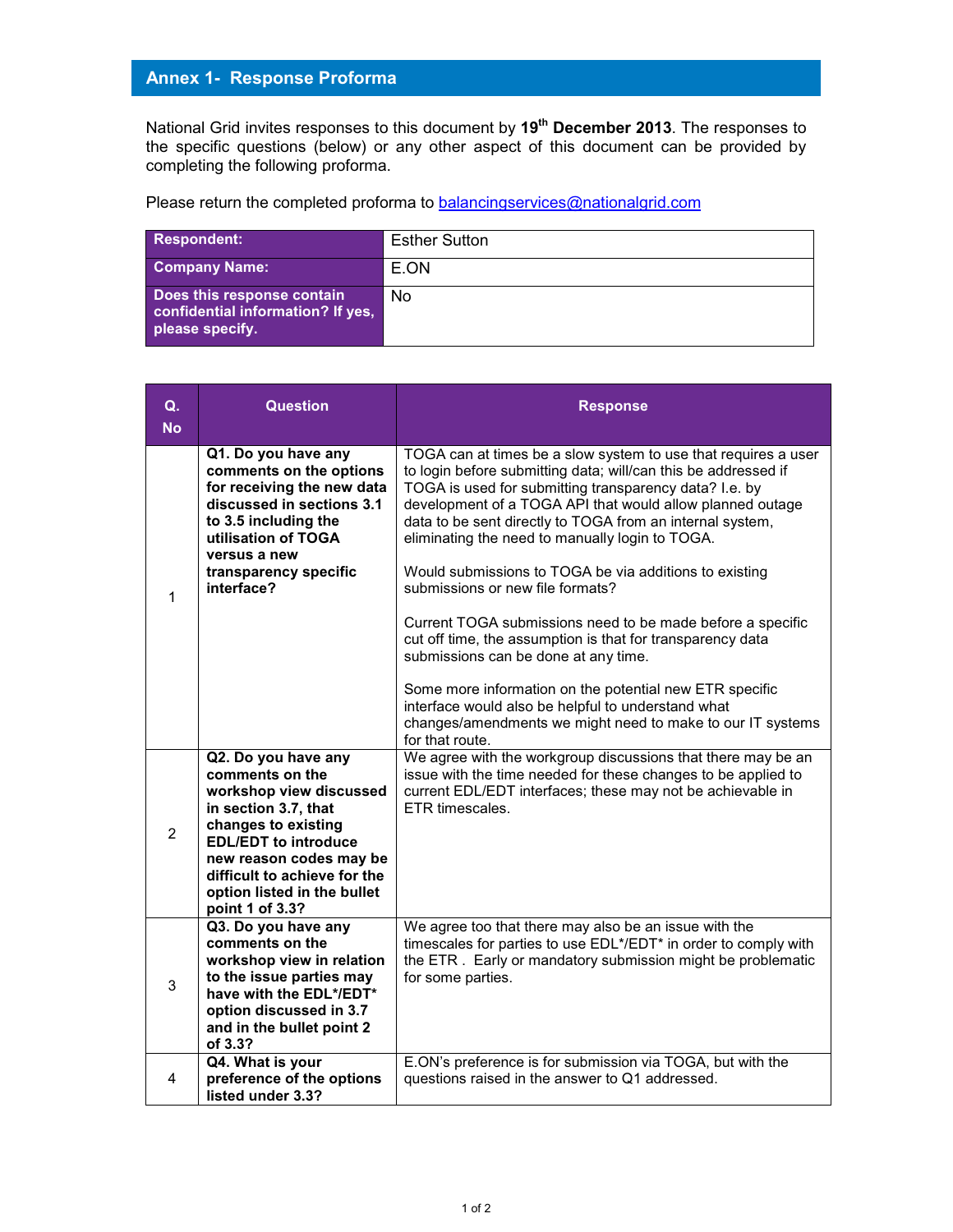| Q.<br><b>No</b> | <b>Question</b>                                                                                                       | <b>Response</b>                                                                                                                                                                                                    |
|-----------------|-----------------------------------------------------------------------------------------------------------------------|--------------------------------------------------------------------------------------------------------------------------------------------------------------------------------------------------------------------|
| 5               | Q5. Do you have any<br>other comments on<br>potential data receipt<br>option?                                         | <b>No</b>                                                                                                                                                                                                          |
| 6               | Q6. Do you have any<br>comments on the<br>proposed solution for the<br>submission of data under<br>Article 7?         | For the TOGA option, the questions we raised in answer to Q1.                                                                                                                                                      |
| $\overline{7}$  | Q7. Do you have any<br>comments on the<br>proposed solution for the<br>submission of data under<br>Article 10.1c?     | Again for the TOGA option, the same questions as raised in our<br>answer to Q1.                                                                                                                                    |
| 8               | Q8. Do you have any<br>comments on the section<br>titled Article 14.1a data<br>requirements?                          | No.                                                                                                                                                                                                                |
| 9               | Q9. Does your company<br>intend to submit REMIT<br>data via National Grid for<br>publication on Elexon's<br>platform? | Yes.                                                                                                                                                                                                               |
| 10              | Q10. Do you have any<br>comments on the section<br>titled Article 15 data<br>requirements?                            | As above for the TOGA option, the questions raised in answer to<br>$Q1$ .<br>As mentioned in the answer to Q3, we also see issue with the<br>early adoption of EDL*/EDT* and the timescales for<br>implementation. |
| 11              | Q11. Do you have any<br>comments not already<br>captured under previous<br>questions?                                 | No.                                                                                                                                                                                                                |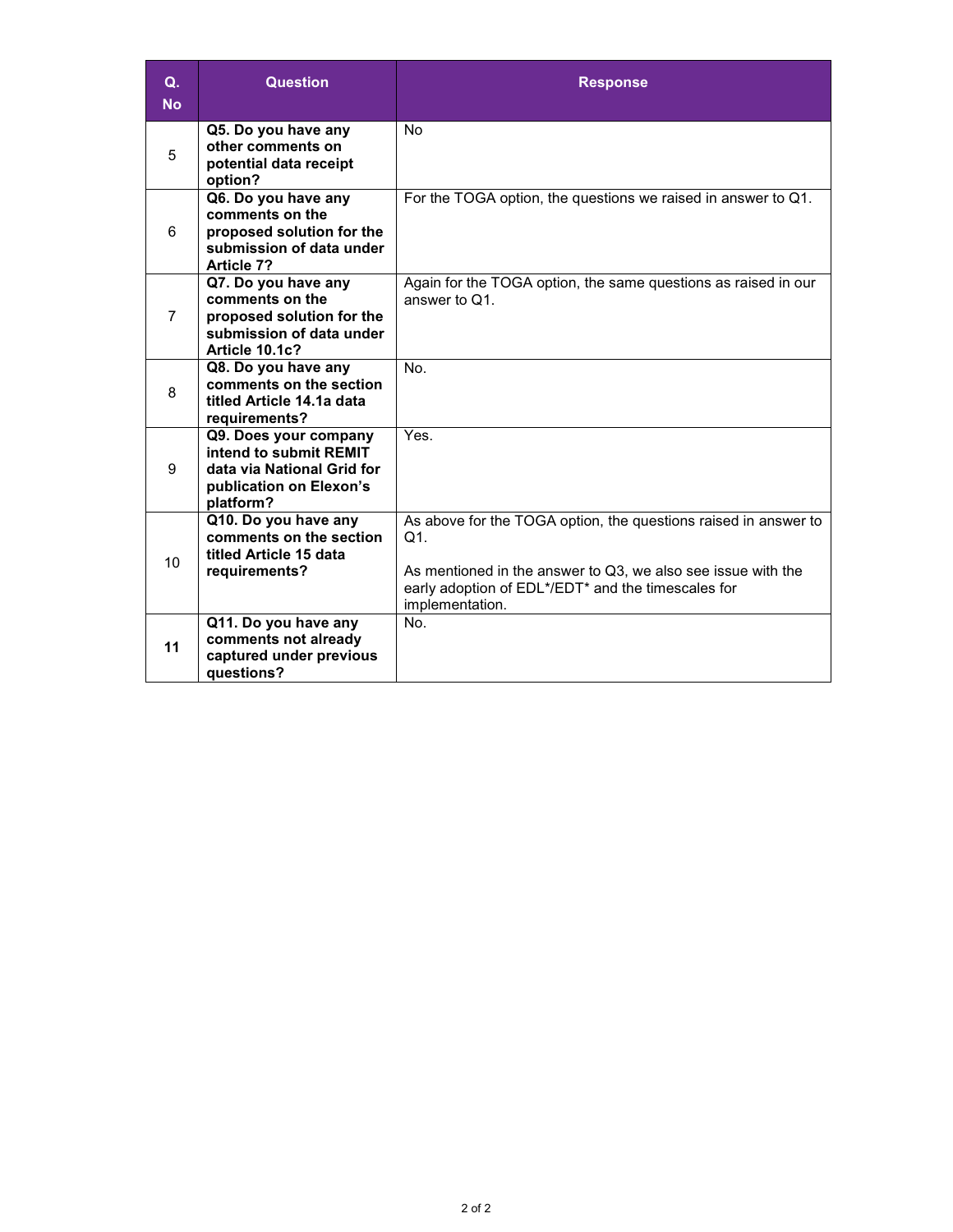National Grid invites responses to this document by **19th December 2013**. The responses to the specific questions (below) or any other aspect of this document can be provided by completing the following proforma.

| Respondent:                                                                        | Martin Mate       |
|------------------------------------------------------------------------------------|-------------------|
| <b>Company Name:</b>                                                               | <b>EDF</b> Energy |
| Does this response contain<br>confidential information? If yes,<br>please specify. | N <sub>0</sub>    |

| Q.<br><b>No</b> | <b>Question</b>                                                                                                                                              | <b>Response</b>                                                                                                                                                                                                                                                                                                                                                                                                                                                                                                                                                                                   |
|-----------------|--------------------------------------------------------------------------------------------------------------------------------------------------------------|---------------------------------------------------------------------------------------------------------------------------------------------------------------------------------------------------------------------------------------------------------------------------------------------------------------------------------------------------------------------------------------------------------------------------------------------------------------------------------------------------------------------------------------------------------------------------------------------------|
|                 | Q1. Do you have<br>any comments<br>on the options<br>for receiving the<br>new data<br>discussed in<br>sections 3.1 to<br>3.5 including the<br>utilisation of | We assume that reference to planned and unplanned outage data in<br>sections 3.1-3.5 of the consultation means data submitted in accordance<br>with Grid Code planning processes (OC2) and data submitted in balancing<br>processes (BC1,2) respectively. EU regulation 543/2013 refers to planned<br>unavailability and actual availability, but actual availability includes<br>expected availability, and in reality the distinction is unclear. We would<br>welcome clarification of the interpretation of planned and unplanned for<br>GB purposes, though the difference may be irrelevant. |
|                 | <b>TOGA versus a</b><br>new<br>transparency<br>specific                                                                                                      | In principle, we support standardisation of reporting in the various<br>timescales for which it is required, and for the different purposes for which<br>it is used, rather than the current diversity of methods.                                                                                                                                                                                                                                                                                                                                                                                |
|                 | interface?                                                                                                                                                   | However, such a significant change would take considerably longer than a<br>year to effectively specify and implement across GB industry. Given that<br>the underlying requirements are essentially the same across Europe, it<br>would be sensible to devise a standard European approach, and that<br>could take even longer.                                                                                                                                                                                                                                                                   |
| 1               |                                                                                                                                                              | In practice, given the short timescales for implementation, our initial view<br>is, for the short term, to support minimal change to existing systems and<br>processes. For us that currently means submission of new data items via<br>a new ETR-specific interface or a modified version of TOGA, or via an<br>adaptation of the P291 modification proposal, perhaps with BMRS as the<br>source of data for both NGET and the European central platform.                                                                                                                                        |
|                 |                                                                                                                                                              | During development of P291 for REMIT, NGET suggested revision of<br>TOGA would be expensive and/or impractical. That suggests that use of a<br>new ETR-specific interface or an adaptation of P291 would be more cost-<br>effective.                                                                                                                                                                                                                                                                                                                                                              |
|                 |                                                                                                                                                              | More detail is required for us to express a clear preference on the<br>proposed methods. The earlier that more detail is provided on the<br>potential options, the more likelihood there is of being able to meet the<br>tight timescales that exist, and develop systems and processes at<br>reasonable cost.                                                                                                                                                                                                                                                                                    |
|                 |                                                                                                                                                              | We note that Grid Code changes may be required to align the new<br>requirements with existing Grid Code planning, operating and balancing<br>rules.                                                                                                                                                                                                                                                                                                                                                                                                                                               |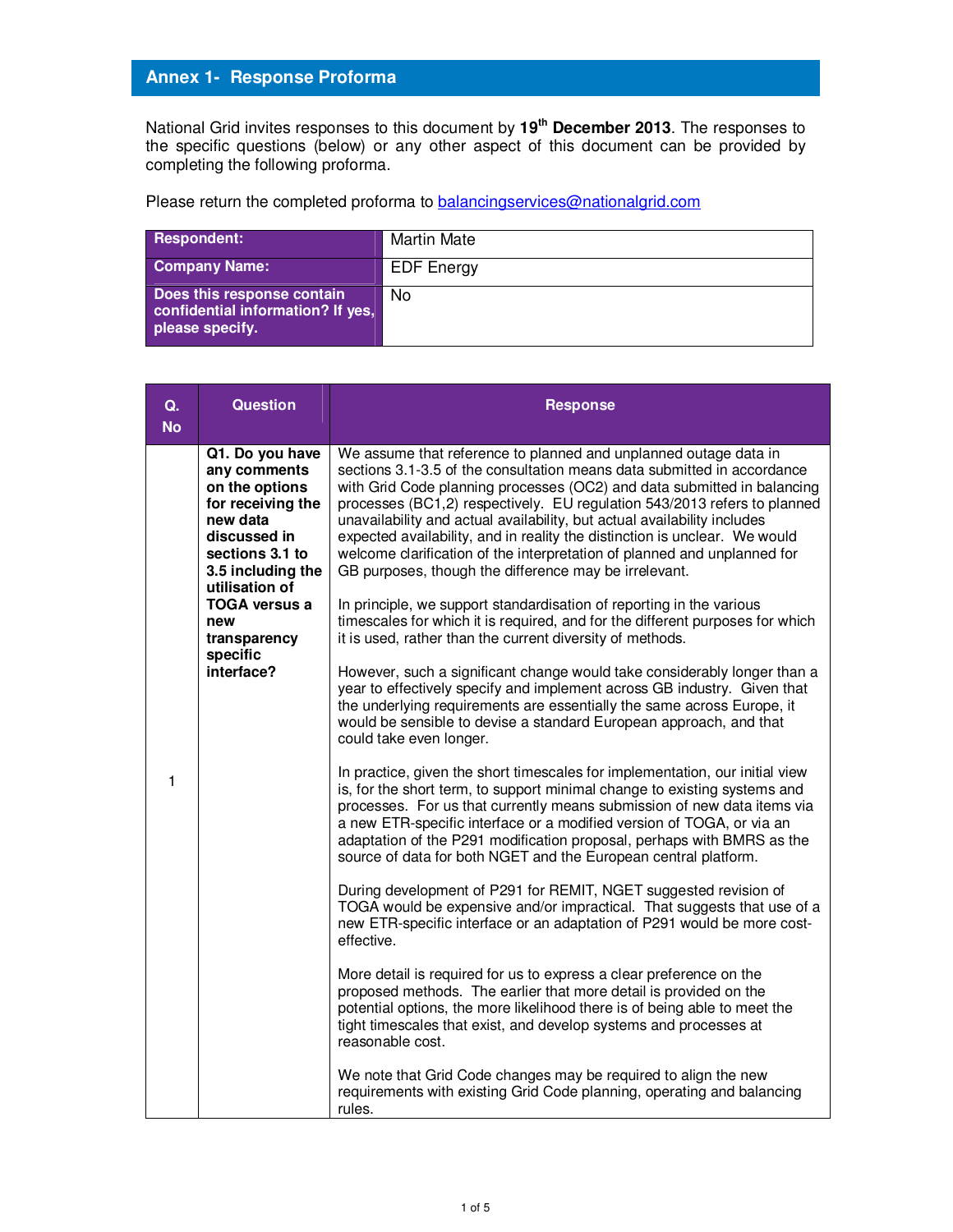| Q.<br><b>No</b>                                                                                                                                                                                                         | Question                                                                                                                                                                                                                                                                       | <b>Response</b>                                                                                                                                                                                                                                                                                                                                                                                                                                                                                                                                                                                                                                                                                                                                                                                                                             |
|-------------------------------------------------------------------------------------------------------------------------------------------------------------------------------------------------------------------------|--------------------------------------------------------------------------------------------------------------------------------------------------------------------------------------------------------------------------------------------------------------------------------|---------------------------------------------------------------------------------------------------------------------------------------------------------------------------------------------------------------------------------------------------------------------------------------------------------------------------------------------------------------------------------------------------------------------------------------------------------------------------------------------------------------------------------------------------------------------------------------------------------------------------------------------------------------------------------------------------------------------------------------------------------------------------------------------------------------------------------------------|
| $\overline{2}$                                                                                                                                                                                                          | Q2. Do you have<br>any comments<br>on the<br>workshop view<br>discussed in<br>section 3.7, that<br>changes to<br>existing<br><b>EDL/EDT</b> to<br>introduce new<br>reason codes<br>may be difficult<br>to achieve for<br>the option listed<br>in the bullet<br>point 1 of 3.3? | Any change to the format and content of EDT/EDL messages would<br>require a considerable lead time, to update software and internal<br>processes affecting many power station control room and trading point<br>staff, and would be very difficult for us to achieve cost-effectively within a<br>year.<br>We expect to continue to use EDT/EDL to notify changes to actual<br>availability and expected availability in "operational" timescales.                                                                                                                                                                                                                                                                                                                                                                                          |
| Q3. Do you have<br>any comments<br>on the<br>workshop view<br>year.<br>in relation to the<br>issue parties<br>3<br>may have with<br>the EDL*/EDT*<br>option<br>discussed in 3.7<br>and in the bullet<br>point 2 of 3.3? |                                                                                                                                                                                                                                                                                | Changes to new EBS EDT*/EDL* messages could be a sensible way to<br>accommodate new reporting requirements, but it is highly unlikely that we<br>could accept mandatory early adoption for all our generating units within a                                                                                                                                                                                                                                                                                                                                                                                                                                                                                                                                                                                                                |
| 4                                                                                                                                                                                                                       | Q4. What is your<br>preference of<br>the options<br>listed under<br>3.3?                                                                                                                                                                                                       | Although changes to EDT/EDL (or EDT*/EDL*) could provide a sensible<br>single approach for the longer term future, we think there would be<br>difficulty implementing changes within a year.<br>Submission of new data requirements via a new ETR-specific interface or<br>modifications to TOGA would have less impact on existing processes, and<br>be more practical in the timescale of a year.<br>There is considerable similarity between REMIT data and data<br>transparency requirements. Could NGET use REMIT data reported on<br>BMRS using P291 functionality, including submission by the Elexon<br>Portal? There seems little value in developing yet another system to<br>receive what is essentially the same data. If so, early consideration of any<br>changes to the P291 detailed functionality would be most effective. |
| 5                                                                                                                                                                                                                       | Q5. Do you have<br>any other<br>comments on<br>potential data<br>receipt option?                                                                                                                                                                                               | The EU regulation appears to require reporting by individual consumers<br>with capacity over 100 MW.<br>As with REMIT, it should be relatively straightforward for individual sites<br>with that volume to report. Either the consumer could communicate<br>directly with NGET or it's supplier could communicate on its behalf, given<br>that suppliers to sites this size are likely to have existing communications<br>processes with NGET already. The number of such sites in GB is very<br>small.<br>However, consumers with aggregate demand over 100 MW could be split<br>between different suppliers and DNOs, and the only link between them<br>and NGET may be through suppliers or DNOs. In these cases, new rules<br>to "capture" these consumers may need to come through supply or<br>distribution rule changes.             |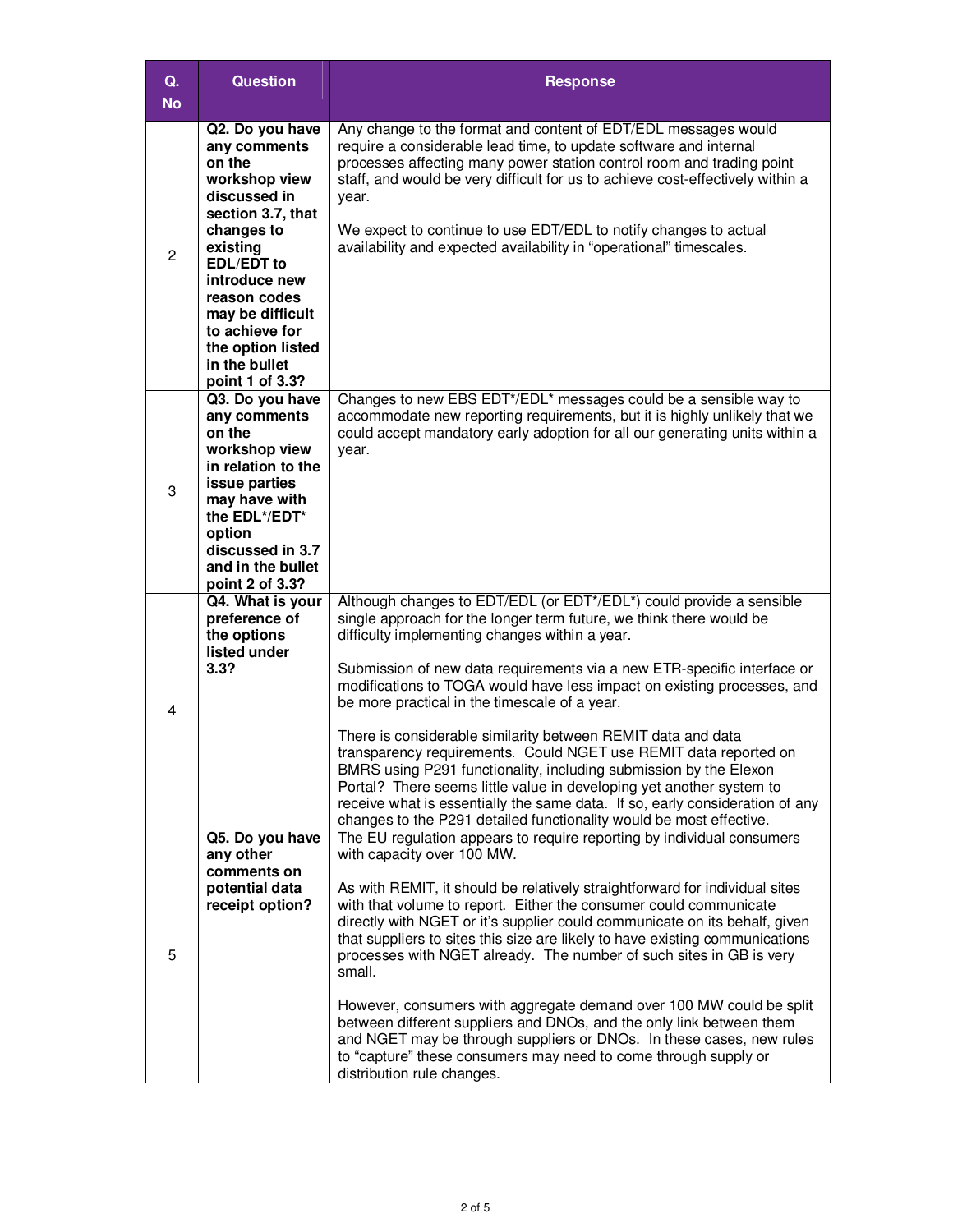| $Q_{\star}$<br><b>No</b> | <b>Question</b>                                                                                                                       | <b>Response</b>                                                                                                                                                                                                                                                                                                                                                                                                                                                                                                                                                                                                                                     |
|--------------------------|---------------------------------------------------------------------------------------------------------------------------------------|-----------------------------------------------------------------------------------------------------------------------------------------------------------------------------------------------------------------------------------------------------------------------------------------------------------------------------------------------------------------------------------------------------------------------------------------------------------------------------------------------------------------------------------------------------------------------------------------------------------------------------------------------------|
| 6                        | Q6. Do you have<br>any comments<br>on the proposed<br>solution for the<br>submission of<br>data under<br><b>Article 7?</b>            | See other comments on the difference between planned and unplanned<br>unavailability, the difference between OC2 data and data by "Market Time<br>Unit" period, and the similarity of REMIT and Data Transparency data.                                                                                                                                                                                                                                                                                                                                                                                                                             |
| $\overline{7}$           | Q7. Do you have<br>any comments<br>on the proposed<br>solution for the<br>submission of<br>data under<br>Article 10.1c?               | No, other than to note that OFTOs fall within the GB system and will be<br>required to report to NGET, while GB interconnectors are considered<br>separate from the GB system and will report directly to the central platform<br>in their own right.                                                                                                                                                                                                                                                                                                                                                                                               |
| 8                        | Q8. Do you have<br>any comments<br>on the section<br>titled Article<br>14.1a data<br>requirements?                                    | The aggregate of small licence exempt generation connected to<br>distribution can easily exceed 100 MW, and aggregate unavailability could<br>have the same impact on system and market operation as unavailability of<br>individual larger generating units or large demand sites. The<br>Transparency regulations do not appear to consider aggregate small<br>generation in the same way as demand. Similarly, the availability and<br>unavailability of aggregate demand response does not appear to be<br>considered. We assume the EU does not consider common cause from<br>these sources affecting market prices likely in the near future. |
| 9                        | Q9. Does your<br>company intend<br>to submit REMIT<br>data via<br><b>National Grid for</b><br>publication on<br>Elexon's<br>platform? | No, not in the timescale of a year. Our expectation is to submit REMIT<br>data via the Elexon Portal for publishing on BMRS.                                                                                                                                                                                                                                                                                                                                                                                                                                                                                                                        |
| 10                       | Q10. Do you<br>have any<br>comments on<br>the section<br>titled Article 15<br>data<br>requirements?                                   | For Production Units (power stations) which would be captured by the<br>requirement for reporting, we would hope to provide data at generation BM<br>Unit level and rely on NGET to aggregate the data, rather than have to<br>submit a new data item effectively duplicating the BM Unit level data. This<br>would require a generator commitment to report all changes that would<br>result in a Production Unit availability change more than 100 MW.                                                                                                                                                                                            |
| 11                       | Q11. Do you<br>have any<br>comments not<br>already<br>captured under<br>previous<br>questions?                                        | Many areas of the regulation appear open to interpretation. Until there is<br>more clarity on exactly what information will be required from us, as an<br>operator of generating units and production units, as a supplier to<br>consumers with large sites and to consumers with a number of smaller<br>sites amounting to a large volume, views expressed in this response<br>remain provisional.<br>We provide some examples below where our understanding is incomplete,<br>and NGET should seek to provide more clarity.                                                                                                                       |

#### **Forecast Availability in different timescales**

In EU regulation 543/2013, a distinction is made between planned unavailability and actual availability. In reality, the time at which a revised expectation becomes planned as a "known event" can be subjective. In GB, there is a difference between unavailability that has in effect been agreed in advance with National Grid under the Grid Code planning process, and unavailability that occurs unexpectedly at short notice outside the timetabled planning process. The interpretation for GB appears to be: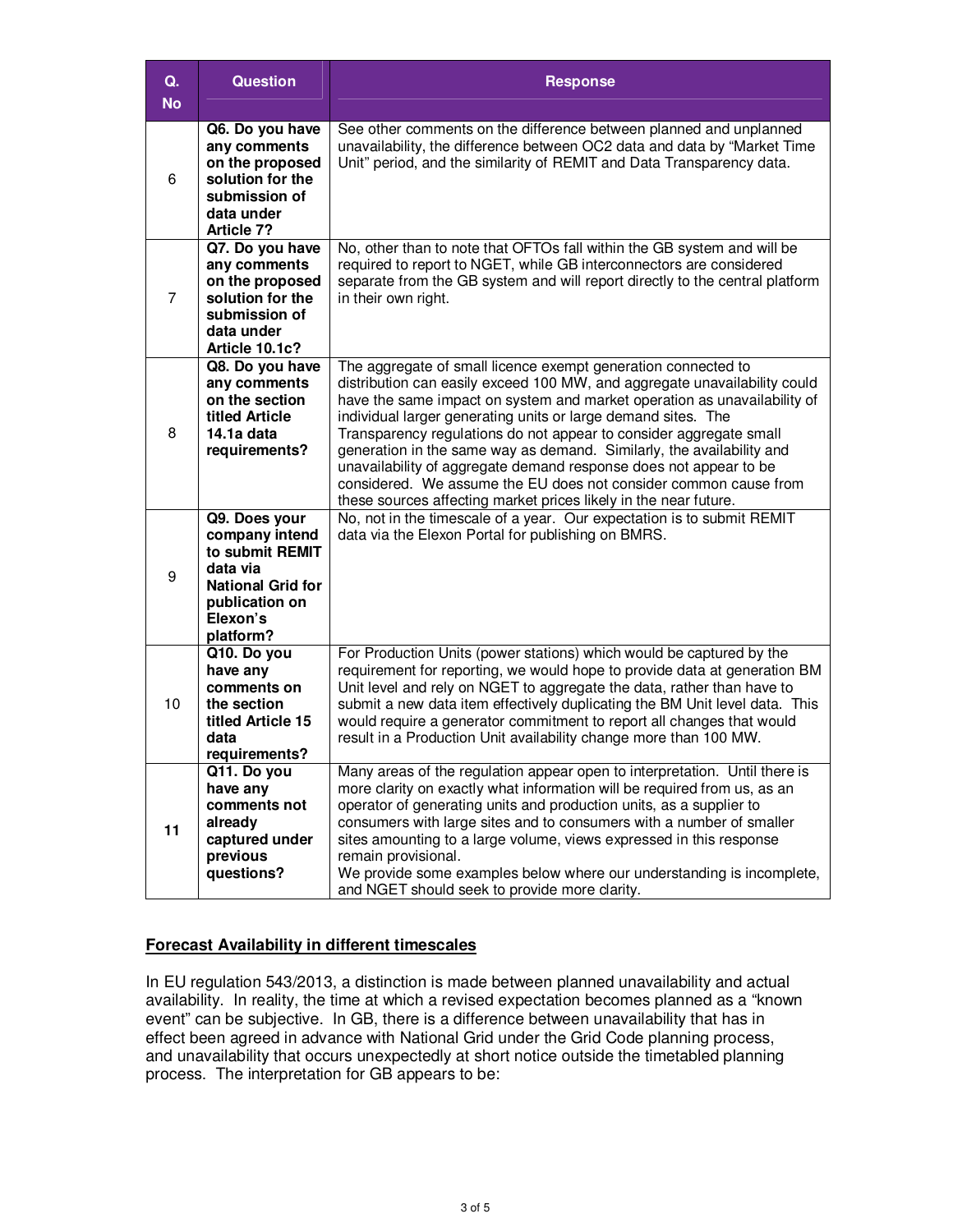- Planned unavailability is taken to correspond with output usable and synchronisation and de-synchronisation times provided in OC2 data submissions applicable for 2 days in the future and beyond, under the Grid Code (using TOGA).
- "Unplanned unavailability" (expressed in the regulation in terms of actual availability changed in some unspecified short timescale from previously planned availability) is taken to correspond with changes to data previously published in OC2 data submissions, that mainly occur between such submissions or after the last OC2 submission for a day. These are currently reported to NGET through EDT/EDL submissions for periods in the near future, and to the wider market through REMIT declarations. In the case of plant failures or other events occurring unexpectedly, EDL submissions for the immediate future are made quickly, but EDT/EDL/REMIT messages indicating the full revised future expectation may be delayed a a short while until the circumstances have been assessed. Successive revisions of expectation may be notified until a firm revised plan is agreed internally and notified in REMIT messages and/or OC2 data submission.

Historic evolutions have resulted in forecast generation and demand availability data being provided to NGET and the market using different systems in different timescales, with differences in the detail of the data provided. REMIT and EU Transparency Regulations have added to the diversity of reporting required for what is essentially the same data, and the EU Transparency Regulations also draw some consumers into availability reporting, and network operators into network availability reporting requirements.

In future, we anticipate that the distinction between planned and actual/unplanned availability described in EU Regulation 543/2013, and between data provided in GB Grid Code OC2 planning timescales and data in day-ahead and balancing timescales, will reduce. In reality, the data is a continuum of expectation culminating in out-turn availability in realtime. The requirement could be interpreted to be an initial forecast 3 years ahead, with revisions as and when they occur, including filling in detail at finer time resolutions at specified time thresholds as realtime is approached.

#### **Market Time Unit**

OC2 output usable data is not currently provided at the resolution of "Market Time Unit" (the smallest period of time for which a market price has been established). OC2 data only considers availability at selected times of system peak demand.

REMIT data and data submitted by EDT/EDL is more likely to be provided at the resolution of Market Time Unit.

A clear statement on the Market Time Units expected to be used for various timescales for the purpose of the transparency regulation should be provided.

#### **Consumers with aggregate demand capacity above 100 MW**

Clarity is required on whether data will be required from consumers with aggregate demand capacity above 100 MW. If it is, then suppliers may be required to communicate this to consumers, and suppliers may be requested by consumers to assist in communication with National Grid. Early clarification of this will reduce uncertainty and costs in developing solutions.

#### **Production Unit comprising many small generators owned by or registered to the same party**

If "production unit" were interpreted to include aggregations of smaller generating units owned by, or registered by, a market participant in the wider sense, including wind and solar included in supplier BM Units, another level of generation reporting would be introduced.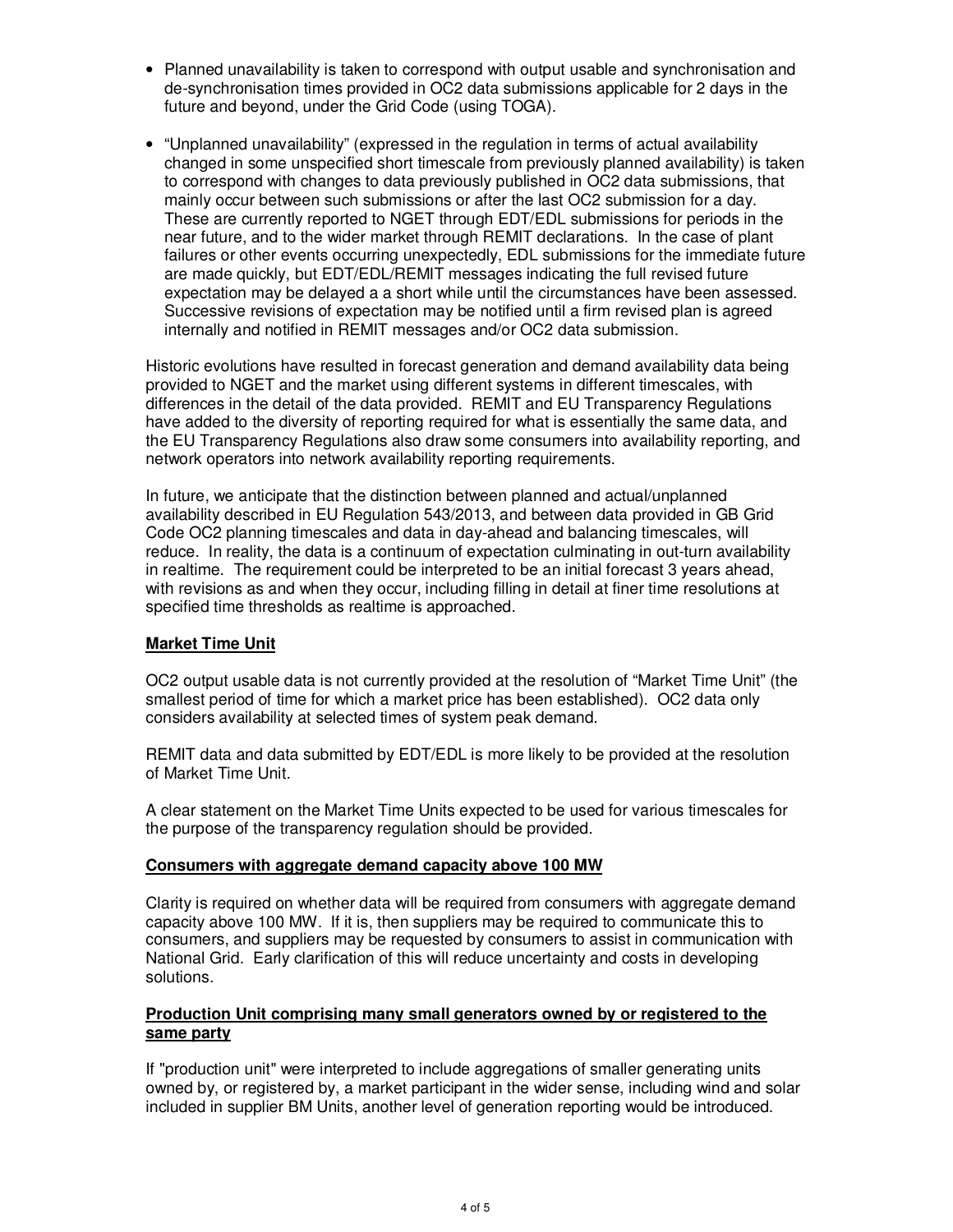Although mostly registered by suppliers in GB, these are usually owned by third parties, and they present different issues for capacity and scheduling, as well as output reporting. They seem fall in a grey area under EU regulation, with TSOs and markets expected to forecast based on incomplete information on total available capacity.

#### **Demand reduction capability**

Voluntary demand reduction capability, either at individual sites, or at aggregations of smaller sites (which may include small generation) could be significant for system or market operation in future, but is not explicilty covered by the Data Transparency regulation.

#### **Article 16 – Actual Generation**

Paragraph 4.28 says that NGET will use metered information where possible and estimates if metered data is not available. It may be useful to know what contribution to the total is metered, and what is estimated.

#### **Article 17 – Balancing**

Some of the reporting targets will be difficult to achieve with clarity and accuracy, both for reserve and activation, given the wide variety of services contracted by NGET. The timescales for determining actual delivered balancing volumes and costs may be days for some services (eg. maximum generation, frequency response, demand response). Bids, offers, and balancing services data provide a starting point.

Harmonisation of balancing across the EU may in future require additional or alternative reporting of balancing services availability and delivery, both by providers to NGET, and to the market. Although some of this is beyond the immediate horizon of the Transparency Regulation (Article 17), NGET and GB participants will undoubtedly have to consider the exchange of information relating to standard balancing products in the future.

#### **Electricity Market Reform - Capacity Mechanism**

In considering future interfaces for exchange of information with participants, NGET may wish to consider information requirements for Capacity Mechanism Units under the Capacity Mechanism.

-----------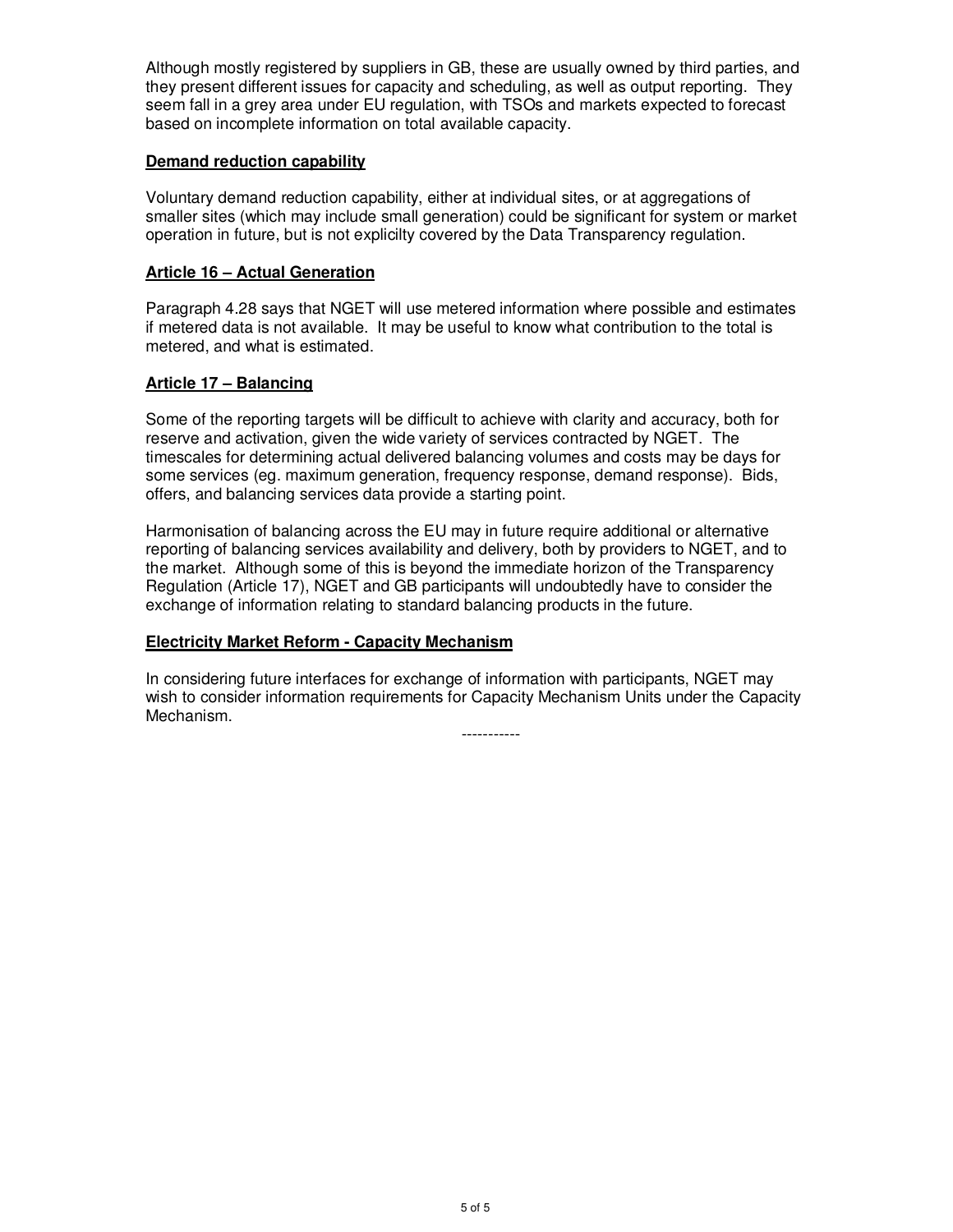National Grid invites responses to this document by **19 th December 2013**. The responses to the specific questions (below) or any other aspect of this document can be provided by completing the following proforma.

Please return the completed proforma to [balancingservices@nationalgrid.com](mailto:balancingservices@nationalgrid.com)

| Respondent:                                                                        | David Kemp    |
|------------------------------------------------------------------------------------|---------------|
| <b>Company Name:</b>                                                               | <b>ELEXON</b> |
| Does this response contain<br>confidential information? If yes,<br>please specify. | No            |

| Q.<br><b>No</b> | <b>Question</b>                                                                                                                                                                                                                                              | <b>Response</b>                                                                                                                                                                                                                                                                                                                                                                                                                                                                                                                                                                                                                                                                                                                                                                                                                                                                                              |
|-----------------|--------------------------------------------------------------------------------------------------------------------------------------------------------------------------------------------------------------------------------------------------------------|--------------------------------------------------------------------------------------------------------------------------------------------------------------------------------------------------------------------------------------------------------------------------------------------------------------------------------------------------------------------------------------------------------------------------------------------------------------------------------------------------------------------------------------------------------------------------------------------------------------------------------------------------------------------------------------------------------------------------------------------------------------------------------------------------------------------------------------------------------------------------------------------------------------|
| 1               | Q1. Do you have any<br>comments on the options<br>for receiving the new data<br>discussed in sections 3.1<br>to 3.5 including the<br>utilisation of TOGA<br>versus a new<br>transparency specific<br>interface?                                              | The options listed cover all the viable submission routes, either<br>by utilising the relevant existing routes or by creating a new<br>interface.<br>It may be more beneficial to participants under the Grid Code to<br>be able to submit the additional information as part of existing<br>flows, rather than needing to make an additional submission via<br>a separate Transparency-specific interface. However, a separate<br>interface may be better if there are any non-Grid Code<br>participants who need to submit information to the Transmission<br>Company under the Transparency regulation.<br>When deciding which option to go for, we believe National Grid<br>should ensure it takes into account the impact on the<br>participants who will be submitting information, as the most<br>effective option for National Grid may not be the most effective<br>option for participants to use. |
| $\overline{2}$  | Q2. Do you have any<br>comments on the<br>workshop view discussed<br>in section 3.7, that<br>changes to existing<br><b>EDL/EDT</b> to introduce<br>new reason codes may be<br>difficult to achieve for the<br>option listed in the bullet<br>point 1 of 3.3? | No.                                                                                                                                                                                                                                                                                                                                                                                                                                                                                                                                                                                                                                                                                                                                                                                                                                                                                                          |
| 3               | Q3. Do you have any<br>comments on the<br>workshop view in relation<br>to the issue parties may<br>have with the EDL*/EDT*<br>option discussed in 3.7<br>and in the bullet point 2<br>of 3.3?                                                                | No.                                                                                                                                                                                                                                                                                                                                                                                                                                                                                                                                                                                                                                                                                                                                                                                                                                                                                                          |
| 4               | Q4. What is your<br>preference of the options<br>listed under 3.3?                                                                                                                                                                                           | ELEXON has no preference on which option would be best.<br>However, we would like to reiterate the comment made under<br>Question 1 that National Grid should take into account the<br>impact on participants when deciding which option it goes for.                                                                                                                                                                                                                                                                                                                                                                                                                                                                                                                                                                                                                                                        |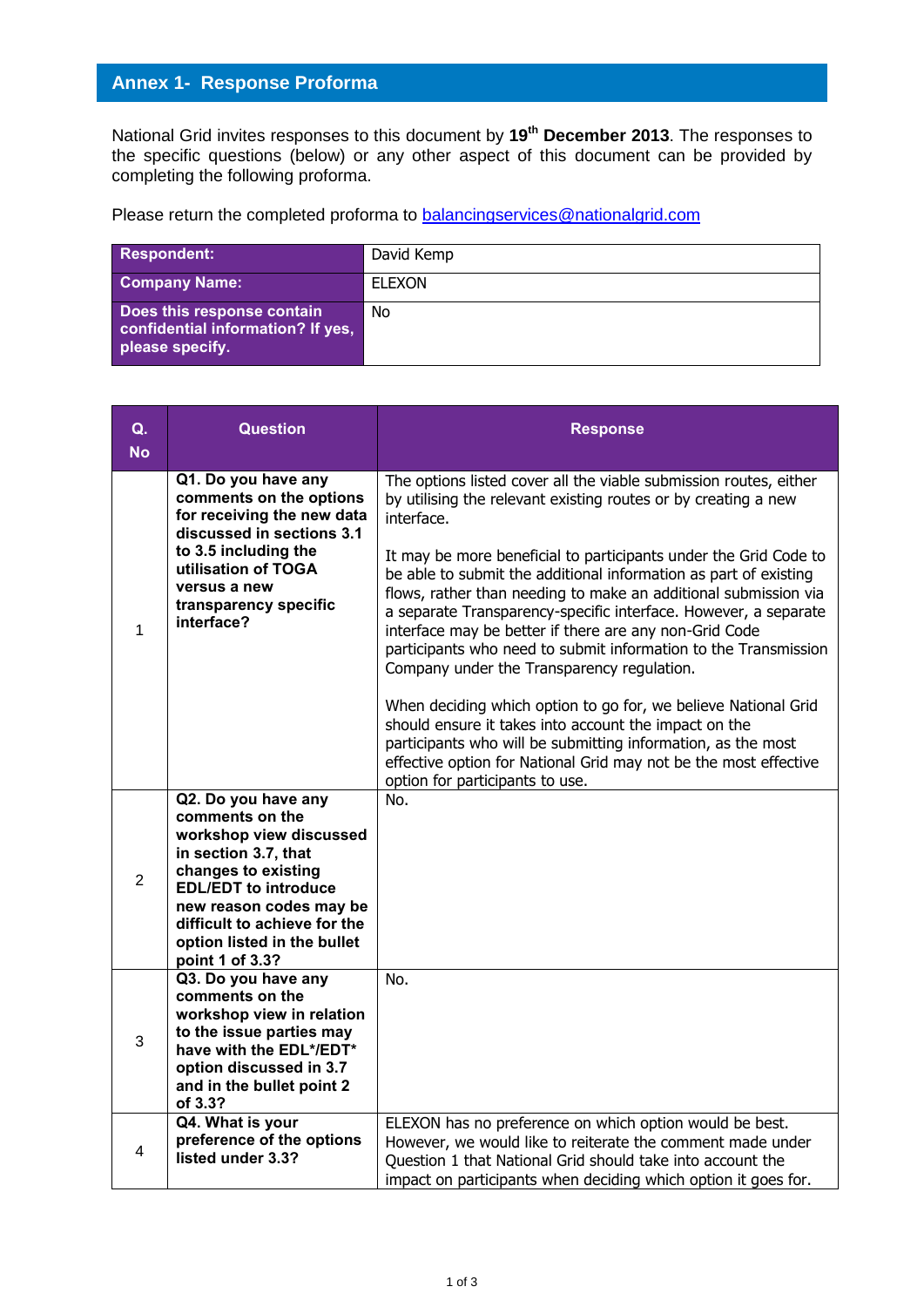| Q.<br><b>No</b> | <b>Question</b>                                                                                                       | <b>Response</b>                                                                                                                                                                                                                                                                                                                                                                                                                                                                                                                                                                                                                                                                                                                                                                                                                                                                                                                                                                                                                                                                                                                                                                                                                                                                                                                                                                                                                                                                                                                                             |
|-----------------|-----------------------------------------------------------------------------------------------------------------------|-------------------------------------------------------------------------------------------------------------------------------------------------------------------------------------------------------------------------------------------------------------------------------------------------------------------------------------------------------------------------------------------------------------------------------------------------------------------------------------------------------------------------------------------------------------------------------------------------------------------------------------------------------------------------------------------------------------------------------------------------------------------------------------------------------------------------------------------------------------------------------------------------------------------------------------------------------------------------------------------------------------------------------------------------------------------------------------------------------------------------------------------------------------------------------------------------------------------------------------------------------------------------------------------------------------------------------------------------------------------------------------------------------------------------------------------------------------------------------------------------------------------------------------------------------------|
| 5               | Q5. Do you have any<br>other comments on<br>potential data receipt<br>option?                                         | No.                                                                                                                                                                                                                                                                                                                                                                                                                                                                                                                                                                                                                                                                                                                                                                                                                                                                                                                                                                                                                                                                                                                                                                                                                                                                                                                                                                                                                                                                                                                                                         |
| 6               | Q6. Do you have any<br>comments on the<br>proposed solution for the<br>submission of data under<br><b>Article 7?</b>  | No.                                                                                                                                                                                                                                                                                                                                                                                                                                                                                                                                                                                                                                                                                                                                                                                                                                                                                                                                                                                                                                                                                                                                                                                                                                                                                                                                                                                                                                                                                                                                                         |
| $\overline{7}$  | Q7. Do you have any<br>comments on the<br>proposed solution for the<br>submission of data under<br>Article 10.1c?     | No.                                                                                                                                                                                                                                                                                                                                                                                                                                                                                                                                                                                                                                                                                                                                                                                                                                                                                                                                                                                                                                                                                                                                                                                                                                                                                                                                                                                                                                                                                                                                                         |
| 8               | Q8. Do you have any<br>comments on the section<br>titled Article 14.1a data<br>requirements?                          | No.                                                                                                                                                                                                                                                                                                                                                                                                                                                                                                                                                                                                                                                                                                                                                                                                                                                                                                                                                                                                                                                                                                                                                                                                                                                                                                                                                                                                                                                                                                                                                         |
| 9               | Q9. Does your company<br>intend to submit REMIT<br>data via National Grid for<br>publication on Elexon's<br>platform? | No, however ELEXON notes the following with regards to data<br>submission.<br>One of your potential options for allowing participants to submit<br>REMIT messages to the BMRS platform under Approved BSC<br>Modification P291 is the use of a manual web platform with<br>functionality for system-to-system interfaces. This would<br>essentially duplicate the functionality that will be on offer to<br>participants under the ELEXON Portal submission route.<br>We highlight that the intent of introducing the Transmission<br>Company submission route under P291 was to allow participants<br>to include REMIT messages as part of existing submissions<br>made under the Grid Code. The P291 Workgroup considered<br>that the vast majority of REMIT messages that would be<br>submitted to the BMRS platform would relate to outages that<br>are already reported to the Transmission Company under the<br>Grid Code. It was therefore considered that incorporating the<br>additional information required for a REMIT message into the<br>existing flows would allow these participants to submit all the<br>necessary information in a single submission. Further<br>information on the P291 Workgroup's discussions can be found<br>in the P291 Final Modification Report.<br>We believe that whatever process National Grid puts in place to<br>receive REMIT messages should require minimal additional<br>effort on the part of participants over their mandatory<br>submission requirements, as per the intent of the P291<br>Workgroup. |
| 10              | Q10. Do you have any<br>comments on the section<br>titled Article 15 data<br>requirements?                            | No.                                                                                                                                                                                                                                                                                                                                                                                                                                                                                                                                                                                                                                                                                                                                                                                                                                                                                                                                                                                                                                                                                                                                                                                                                                                                                                                                                                                                                                                                                                                                                         |